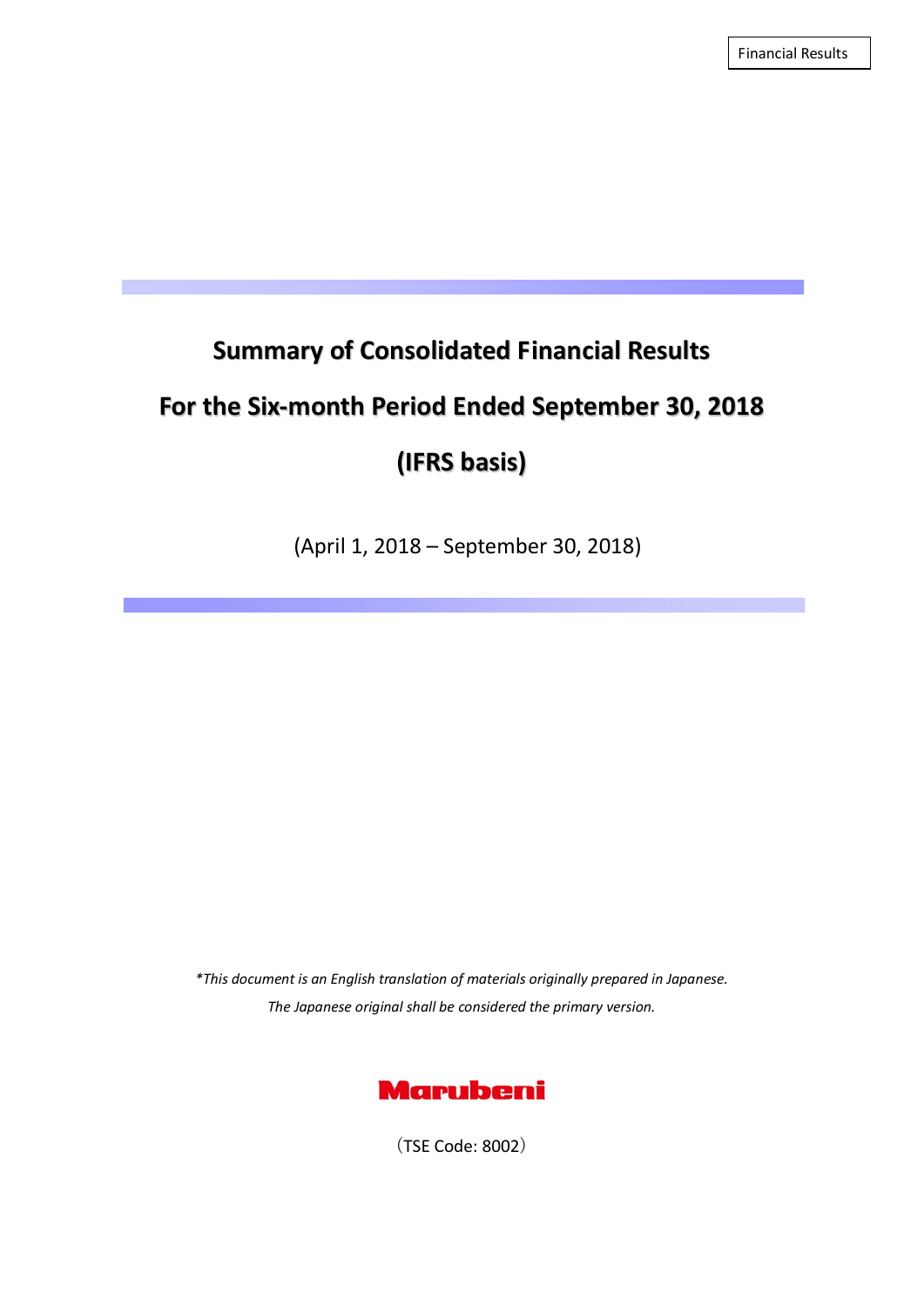#### Summary of Consolidated Financial Statements for the Six-month Period Ended September 30, 2018 (IFRS basis)

| Company name: Marubeni Corporation<br>Listed: Tokyo, Nagoya   | (URL https://www.marubeni.com/en/)       |                                                                                 | Code number: 8002    |
|---------------------------------------------------------------|------------------------------------------|---------------------------------------------------------------------------------|----------------------|
| Representative:<br>Inquiries:                                 | KOKUBU Fumiya<br><b>TACHIBANA Masato</b> | President and CEO, Member of the Board<br>General Manager, Media Relations Sec. | TEL (03) 3282 - 4803 |
| Expected filing date of quarterly financial statement report: | November 9, 2018                         |                                                                                 |                      |
| Expected date of the beginning of delivery of dividends:      | December 3, 2018                         |                                                                                 |                      |
| Supplementary explanations of quarterly business results:     | Prepared                                 |                                                                                 |                      |
| IR meeting on financial results:                              |                                          | To be held (for institutional investors and analysts)                           |                      |

#### 1. Consolidated financial results for the six-month period ended September 30, 2018 (April 1, 2018 - September 30, 2018

Figures are rounded to the nearest million.

| %: change from the previous fiscal year<br>(1) Consolidated business results |           |     |                       |      |                         |      |                       |      |                                                |      |                                        |      |
|------------------------------------------------------------------------------|-----------|-----|-----------------------|------|-------------------------|------|-----------------------|------|------------------------------------------------|------|----------------------------------------|------|
|                                                                              | Revenue   |     | Operating profit      |      | Profit before tax       |      | Profit for the period |      | Profit attributable to<br>owners of the parent |      | Comprehensive income<br>for the period |      |
| Six months ended September 30, (millions of yen)                             |           |     | (%) (millions of yen) |      | $(%)$ (millions of yen) | (%)] | (millions of yen)     |      | (%) (millions of yen)                          |      | (%) (millions of yen)                  | (%)  |
| 2018                                                                         | 4.097.473 | 8.5 | 98.831                | 87.4 | 193.967                 | 43.2 | 156.177               | 45.5 | 151.976                                        | 45.3 | 285.767                                | 88.1 |
| 2017                                                                         | 3,778,104 | 9.4 | 52.725                | 16.2 | 135.450                 | 17.1 | 107.308               | 30.1 | 104.591                                        | 29.9 | 151.942                                |      |

|                                | Earnings per share<br>(basic) | Earnings per share<br>(diluted) |
|--------------------------------|-------------------------------|---------------------------------|
| Six months ended September 30, | (yen)                         | (yen)                           |
| 2018                           | 86.42                         | 86.36                           |
| 2017                           | 59.11                         | 59.09                           |

Note) 1. "Operating profit" is presented in accordance with Japanese accounting practice for investors' convenience and is not required by IFRS.<br>"Operating profit" is the sum of "Gross trading profit", "Selling, general an

#### **(2) Consolidated financial conditions**

|                    | Total assets      | Total equity      | Equity attributable to<br>owners of the parent | Equity attributable to<br>owners of the parent ratio |
|--------------------|-------------------|-------------------|------------------------------------------------|------------------------------------------------------|
|                    | (millions of yen) | (millions of yen) | (millions of yen)                              | $(\%)$                                               |
| September 30, 2018 | 6.989.588         | 2,079,736         | 2,019,077                                      | 28.9                                                 |
| March 31, 2018     | 6.877.117         | 1,835,637         | 1.771.475                                      | 25.8                                                 |

#### **2. Dividends information**

|                            | Dividends per share |             |             |             |        |
|----------------------------|---------------------|-------------|-------------|-------------|--------|
|                            | 1st Quarter         | 2nd Quarter | 3rd Quarter | 4th Quarter | Annual |
|                            | (yen)               | (yen)       | (yen)       | (yen)       | (yen)  |
| Year ended March 31, 2018  | ٠                   | 12.50       | ٠           | 18.50       | 31.00  |
| Year ending March 31, 2019 |                     | 17.00       |             |             |        |
| Year ending March 31, 2019 |                     |             | ٠           | 17.00       | 34.00  |
| (Forecast)                 |                     |             |             |             |        |

*(Note) Changes from the latest announced forecasts: None*

#### **3**.**Consolidated earnings forecast for FYE 3/2019 (April 1, 2018 ‐ March 31, 2019)**

| 3. Consolidated carmings forecast for FTE 3/2023 (April 2, 2020 - March 32, 2023) |                                                |        |                            |  |  |
|-----------------------------------------------------------------------------------|------------------------------------------------|--------|----------------------------|--|--|
|                                                                                   |                                                |        | (Remarks)                  |  |  |
| %: change from the previous fiscal year                                           |                                                |        |                            |  |  |
|                                                                                   | Profit attributable to owners of the<br>parent |        | Earnings per share (basic) |  |  |
|                                                                                   | (millions of yen)                              | $(\%)$ | (yen)                      |  |  |
| Yearly                                                                            | 230,000                                        | 8.9    | 130.10                     |  |  |

Note) Changes from the latest announced forecasts: None<br>TEarnings per share (basic)" is based on "Profit attributable to owners of the parent" excluding the amount not attributable to ordinary shareholders \* "Earnings per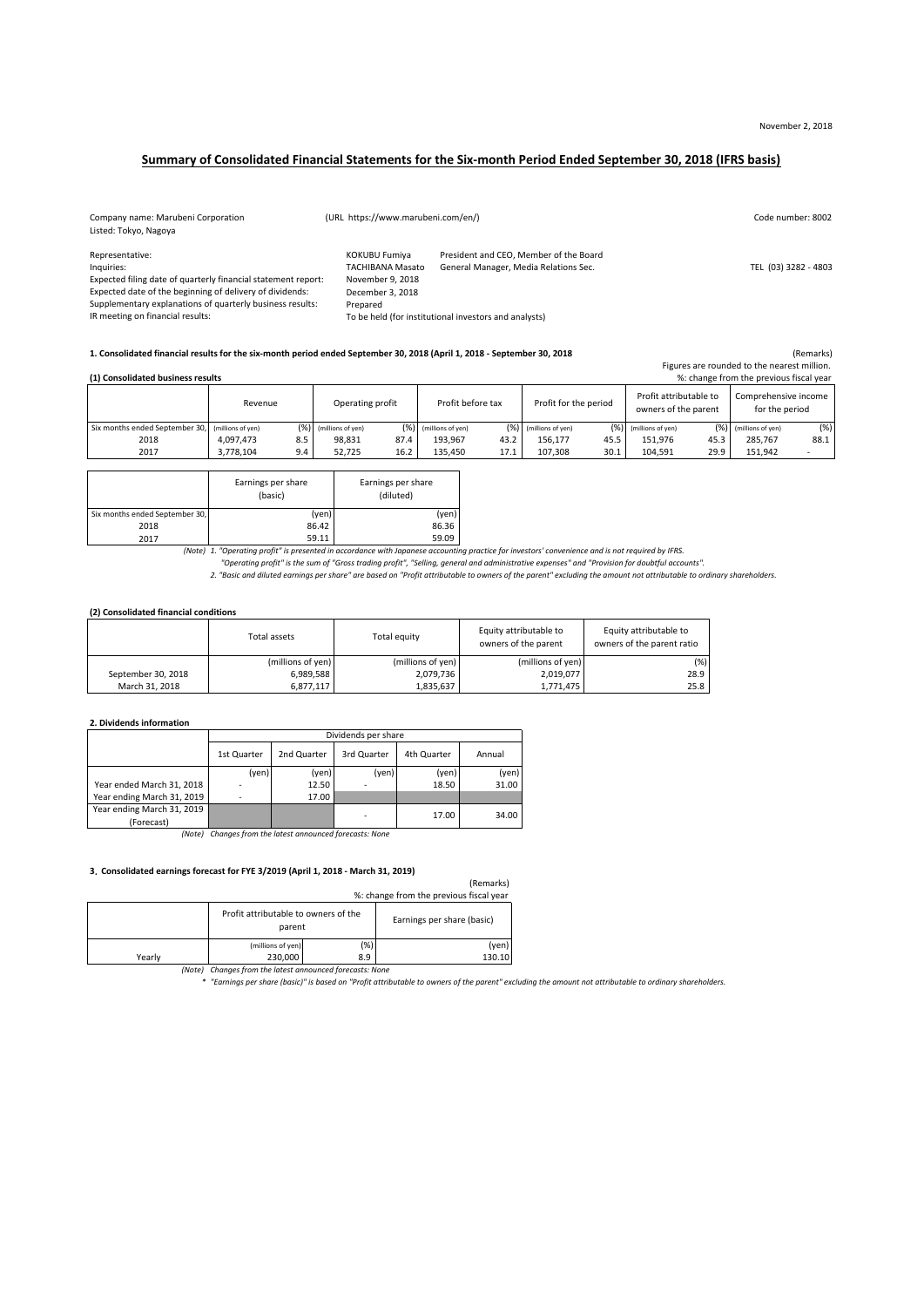| *Note<br>(1) Changes in principal subsidiaries during the period                                                                | : None |
|---------------------------------------------------------------------------------------------------------------------------------|--------|
| Changes in accounting principles and accounting estimates<br>(2)                                                                |        |
| (1) Changes in accounting principles required by IFRS                                                                           | : Yes  |
| $(2)$ Changes other than $(1)$                                                                                                  | : None |
| (3) Changes in accounting estimate                                                                                              | : None |
| (Note) Please refer to p.14 "2. Consolidated Financial Statements and Notes, (6) Changes to Accounting Principles" for details. |        |
| (3) Number of issued shares (Common shares)                                                                                     |        |

| (1) Number of issued shares at the end of the term       | September 30, 2018                  | 1,737,940,900 |
|----------------------------------------------------------|-------------------------------------|---------------|
| (Treasury stock is included)                             | March 31, 2018                      | 1,737,940,900 |
| (2) Number of treasury stock at the end of the term      | September 30, 2018                  | 2,586,367     |
|                                                          | March 31, 2018                      | 2.584.319     |
| (3) Average number of outstanding shares during the term | Six months ended September 30, 2018 | 1.735.355.523 |
|                                                          | Six months ended September 30, 2017 | 1.735.358.911 |

<The Summary of Consolidated Financial Statements for the Six‐Month Period Ended September 30, 2018 (IFRS basis) is not subject to quarterly review.>

<Descriptions relating to the proper use of financial forecasts and other special notes>

(Notes to the description about future, other)

The descriptions about future such as the above forecasts are based upon available information and assumptions, as of the time of the announcement date,

about uncertain factors which would influence future businesses. Actual results might be influenced by various factors in the future.

(How to access supplementary explanations on business results and the details of briefing on business results)<br>Supplementary explanations on business results will be made available on the Company's website on Friday, Novem

The Company is scheduled to hold an IR meeting on financial results for institutional investors and analysts on Tuesday, November 6, 2018, and to post the audio file of the meeting

together with the materials used at the meeting on the Company's website at the earliest possible time.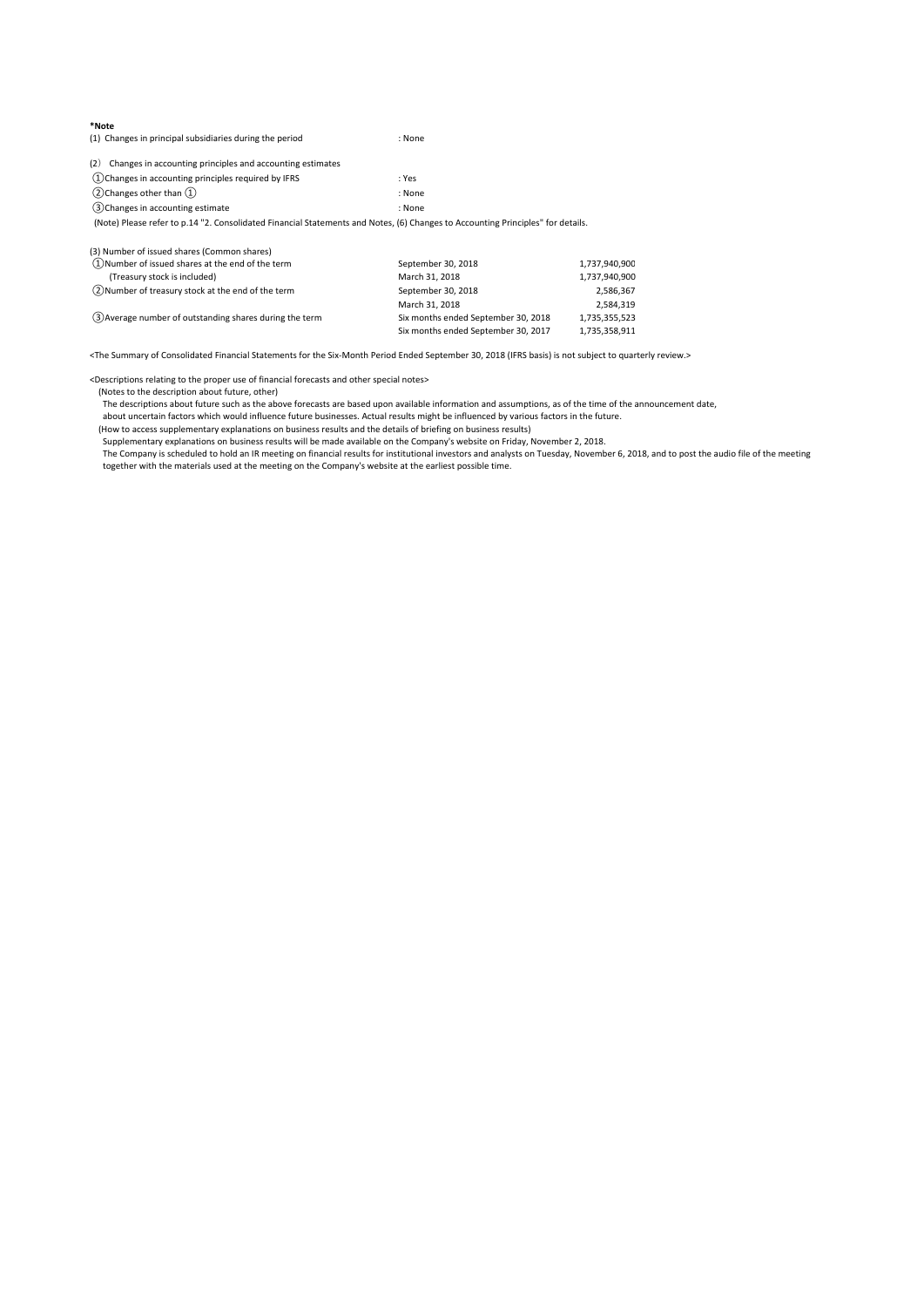# 【**Table of Contents of Attached Materials**】

| 1.  | Qualitative Information on Consolidated Financial Results for the<br>Six-month Period under Review | $\overline{2}$ |
|-----|----------------------------------------------------------------------------------------------------|----------------|
| (1) | Qualitative Information on Consolidated Business Results                                           | $\overline{2}$ |
| (2) | Qualitative Information on Consolidated Financial Conditions                                       | 6              |
| (3) | Qualitative Information on Forecast of Consolidated Financial Results                              | 7              |
| (4) | Others                                                                                             | 8              |
|     |                                                                                                    |                |
| 2.  | <b>Consolidated Financial Statements and Notes</b>                                                 | 9              |
| (1) | <b>Consolidated Statements of Financial Position</b>                                               | 9              |
| (2) | Consolidated Statements of Comprehensive Income                                                    | 11             |
| (3) | Consolidated Statements of Changes in Equity                                                       | 12             |
| (4) | <b>Consolidated Statements of Cash Flows</b>                                                       | 13             |
| (5) | Notes Related to Going Concern Assumptions                                                         | 14             |
| (6) | <b>Changes to Accounting Principles</b>                                                            | 14             |
| (7) | Segment Information                                                                                | 17             |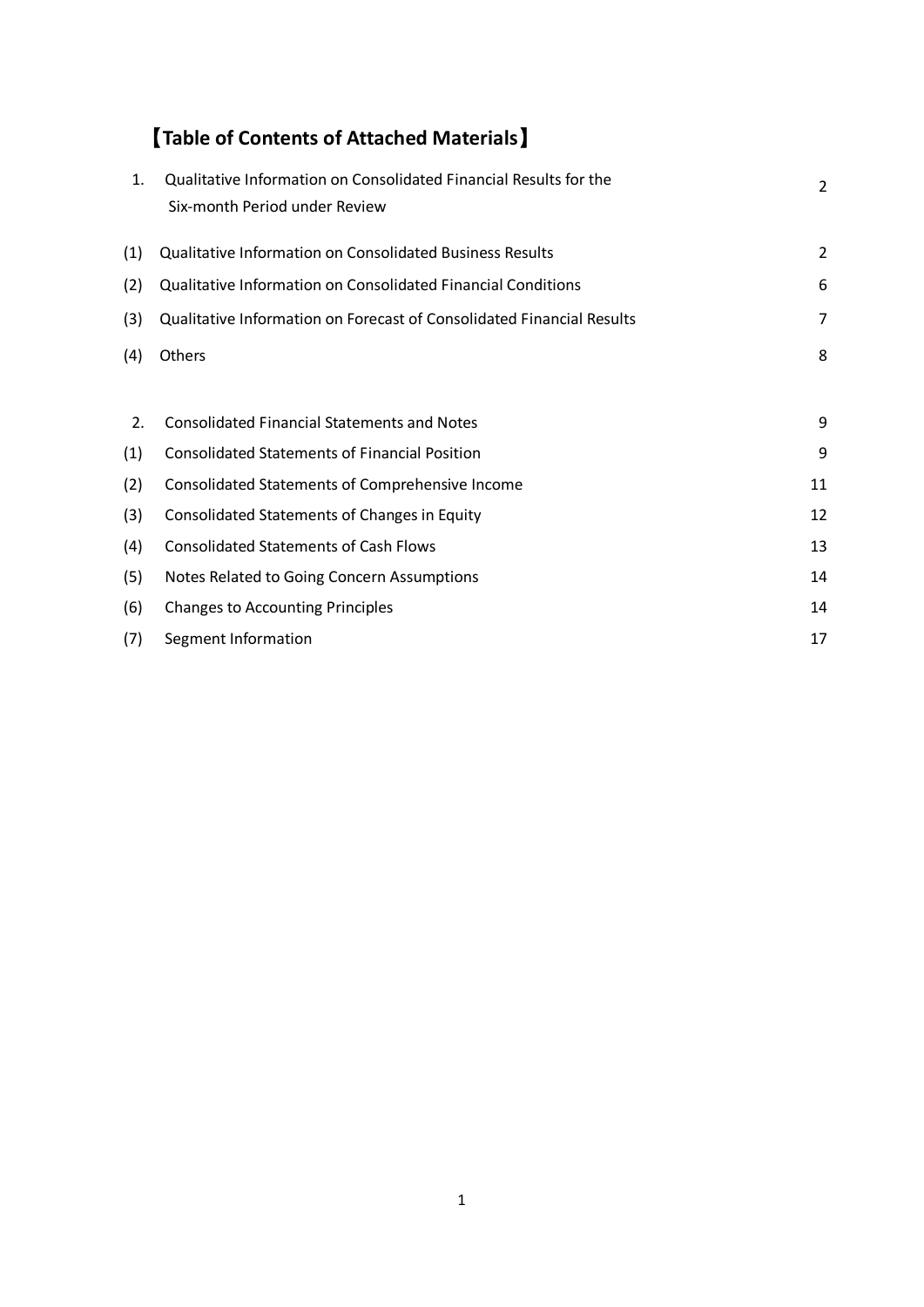### **1. Qualitative Information on Consolidated Financial Results for the Six‐month Period under Review**

### **(1) Qualitative Information on Consolidated Business Results**

In the six-month period ended September 30, 2018, the global economy generally maintained a stable growth trajectory amid continued stable expansion in developed economies, most notably the U.S., and a continued growth in emerging market economies such as China. On the downside, trade frictions in response to U.S. policy and changes in the Middle East situation increasingly cast a pall of uncertainty over the entire global economy. Meanwhile, crude oil and other commodity prices fluctuated with respect to each commodity in response to supply‐side factors and the effects of trade frictions, mainly between the U.S. and China.

The U.S. economic expansion continued against a backdrop of a solid employment environment and tax reform's stimulus effects. The Federal Reserve continued to raise its policy rate and reduce its asset holdings amid mild inflation.

The European economy generally continued to grow steadily. Although forward visibility was clouded by political turmoil in Italy and an impasse in Brexit negotiations, the European Central Bank has maintained its resolve to scale down its asset purchases toward cessation of its quantitative easing program by year‐end.

Among emerging market economies, some countries such as China and India continued to expand while others, mainly countries with current-account deficits and/or large external debts like Argentina and Turkey, have seen their currencies depreciate sharply in the wake of capital flight precipitated by U.S. rate hikes. Additionally, escalation of the trade dispute between the U.S. and China was another headwind for emerging market economies.

The Japanese economy continued to benefit from stable growth in both domestic and external demand amid continued improvement in employment, though inflationary pressures remained weak and a series of natural disaster dampened economic activity in some areas.

Under the aforementioned business environment, consolidated business results for the six-month period ended September 30, 2018 are as follows: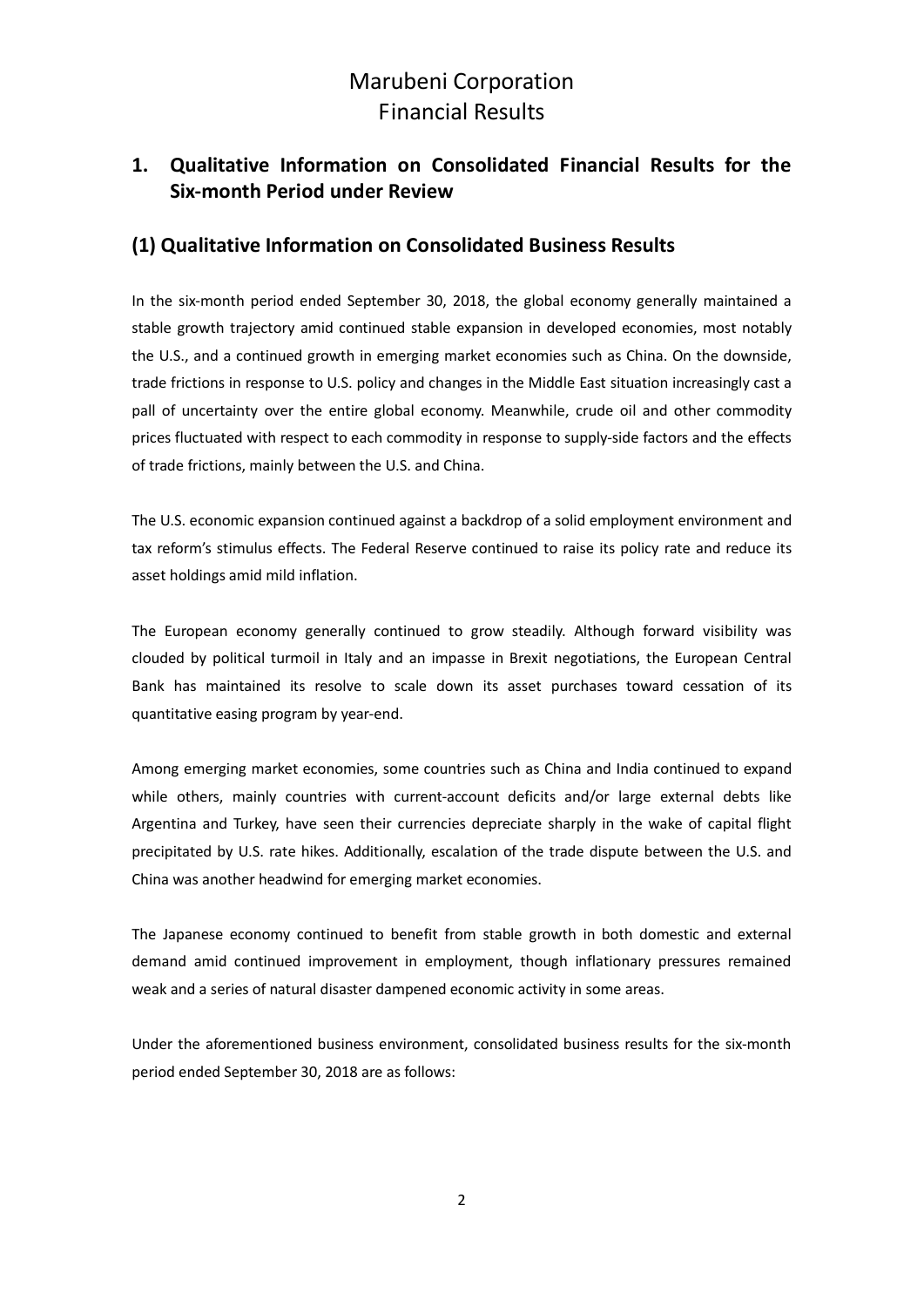|                                                   |           |                                      | (millions of yen) |  |
|---------------------------------------------------|-----------|--------------------------------------|-------------------|--|
|                                                   |           | Six-month period ended September 30, |                   |  |
|                                                   | 2018      | 2017                                 | Variance          |  |
| <b>IRevenue</b>                                   | 4,097,473 | 3,778,104                            | 319,369           |  |
| Gross trading profit                              | 366,208   | 312,633                              | 53,575            |  |
| Operating profit                                  | 98,831    | 52,725                               | 46,106            |  |
| Share of profits of associates and joint ventures | 75,037    | 71,350                               | 3,687             |  |
| Profit attributable to owners of the parent       | 151,976   | 104,591                              | 47,385            |  |

*(Note 1)*

*Figures are rounded to the nearest million yen unless otherwise stated.*

*(Note 2)*

*"Operating profit" is presented in accordance with Japanese accounting practice for investors' convenience and is* not required by IFRS. "Operating profit" is the sum of "Gross trading profit" and "Selling, general and administrative *expenses" including "Provision for doubtful accounts".*

#### *Revenue*

Revenue was up 319.4 billion yen (8.5%) year on year to 4,097.5 billion yen, due mainly to an increase in *Food*.

### *Gross trading profit*

Gross trading profit increased 53.6 billion yen (17.1%) from the year-earlier period to 366.2 billion yen. By operating segment, profits increased mainly in *Energy & Metals* and *Chemical & Forest Products.*

### *Operating profit*

Operating profit increased 46.1 billion yen (87.4%) from the year-earlier period to 98.8 billion yen.

#### *Share of profits of associates and joint ventures*

Share of profits of associates and joint ventures increased 3.7 billion yen (5.2%) from the year-earlier period to 75.0 billion yen. By operating segment, profits increased mainly in *Transportation & Industrial Machinery.*

### *Profit attributable to owners of the parent*

Profit attributable to owners of the parent for the six-month period ended September 30, 2018 (also referred to as *net profit* for the six‐month period under review) increased 47.4 billion yen (45.3%) to 152.0 billion yen relative to the year-earlier period. As of the end of the six-month period under review, Marubeni achieved 66.1% of 230.0 billion yen, the yearly forecast for the fiscal year ending March 31, 2019.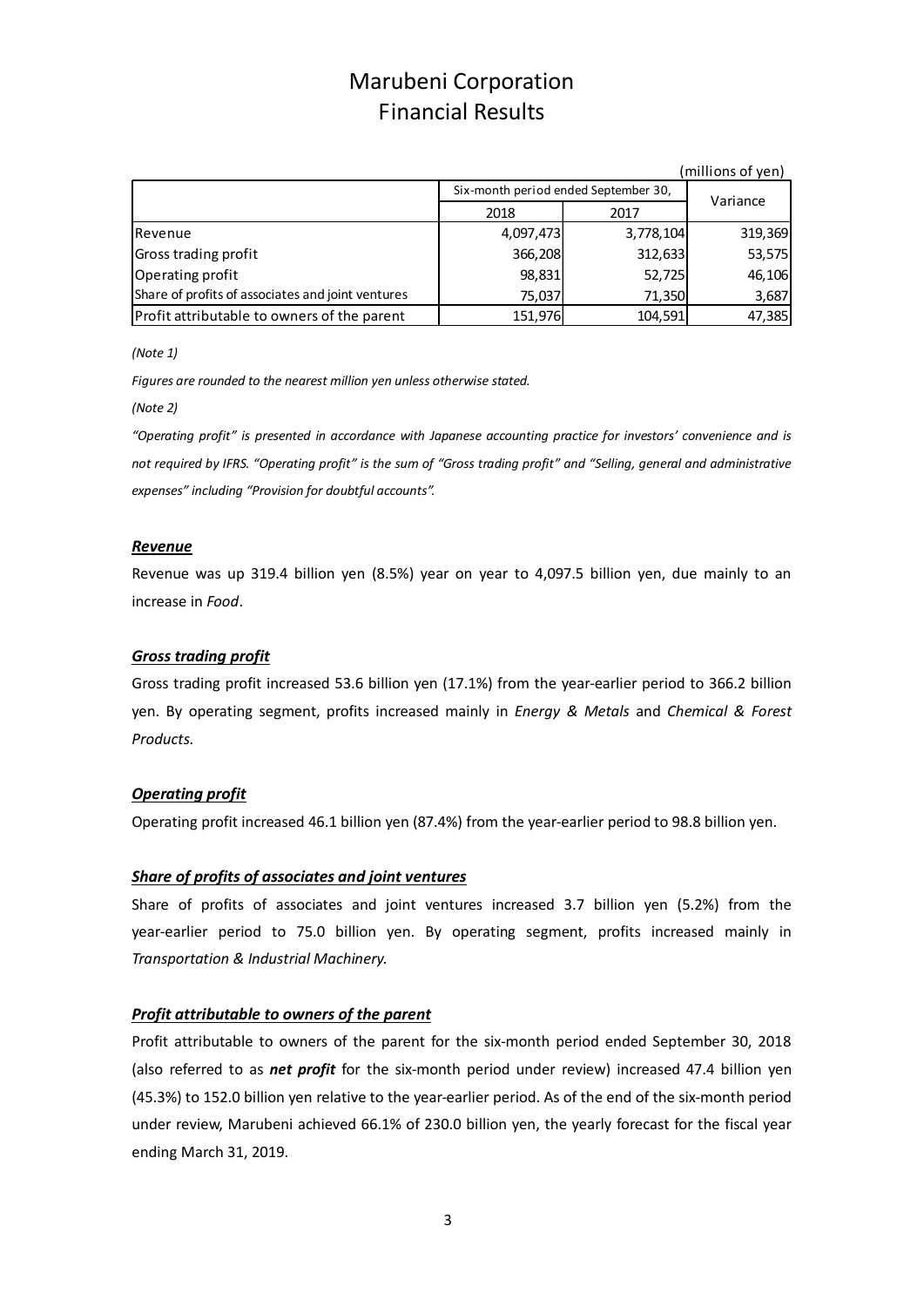Results for each operating segment for the six-month period ended September 30, 2018 are as follows:

### *Food*

Gross trading profit decreased 0.4 billion yen (0.7%) year on year to 63.8 billion yen, largely as result of deterioration in grain trading margins due to weakness in Southeast Asian grain prices. Net profit decreased 5.5 billion yen (45.5%) year on year to 6.5 billion yen, largely because of deterioration in foreign‐exchange profit and loss and growth in interest expense in the wake of rising US interest rates.

#### *Consumer Products*

Gross trading profit increased 1.1 billion yen (2.0%) year on year to 57.1 billion yen, boosted by growth in domestic real estate sales. Net profit likewise increased, up 0.8 billion yen (9.8%) year on year to 9.1 billion yen, largely by virtue of growth in profits from equity-method investments.

#### *Chemical & Forest Products*

Gross trading profit increased 21.0 billion yen (21.7%) year on year to 117.4 billion yen, largely as a result of profit growth in the pulp business by virtue of higher market prices and growth in Helena's sales. Net profit increased 13.8 billion yen (82.3%) year on year to 30.5 billion yen.

#### *Energy & Metals*

Gross trading profit increased 26.8 billion yen (143.3%) year on year to 45.5 billion yen in response to several factors, including improved margins in the oil trading business and a combination of higher prices and trading volume growth in the E&P business. Net profit grew 13.0 billion yen (61.8%) year on year to 33.9 billion yen.

#### *Power Business & Plant*

Gross trading profit grew 7.6 billion yen (40.3%) year on year to 26.6 billion yen, driven largely by growth in profits on overseas plant projects. Net profit increased by 17.4 billion yen (70.7%) year on year to 42.0 billion yen, as a result of the above mentioned growth and owing to a gain on the sale of a domestic power generating business.

#### *Transportation & Industrial Machinery*

Gross trading profit declined 2.1 billion yen (3.4%) year on year to 60.5 billion yen, largely as a result of deconsolidation of a former consolidated subsidiary, now an equity-method associate, in an automotive business. Net profit increased 6.2 billion yen (28.0%) year on year to 28.3 billion yen, boosted by a gain on the sale of a domestic power generating business and growth in profits from equity‐method investments in ship and automotive businesses.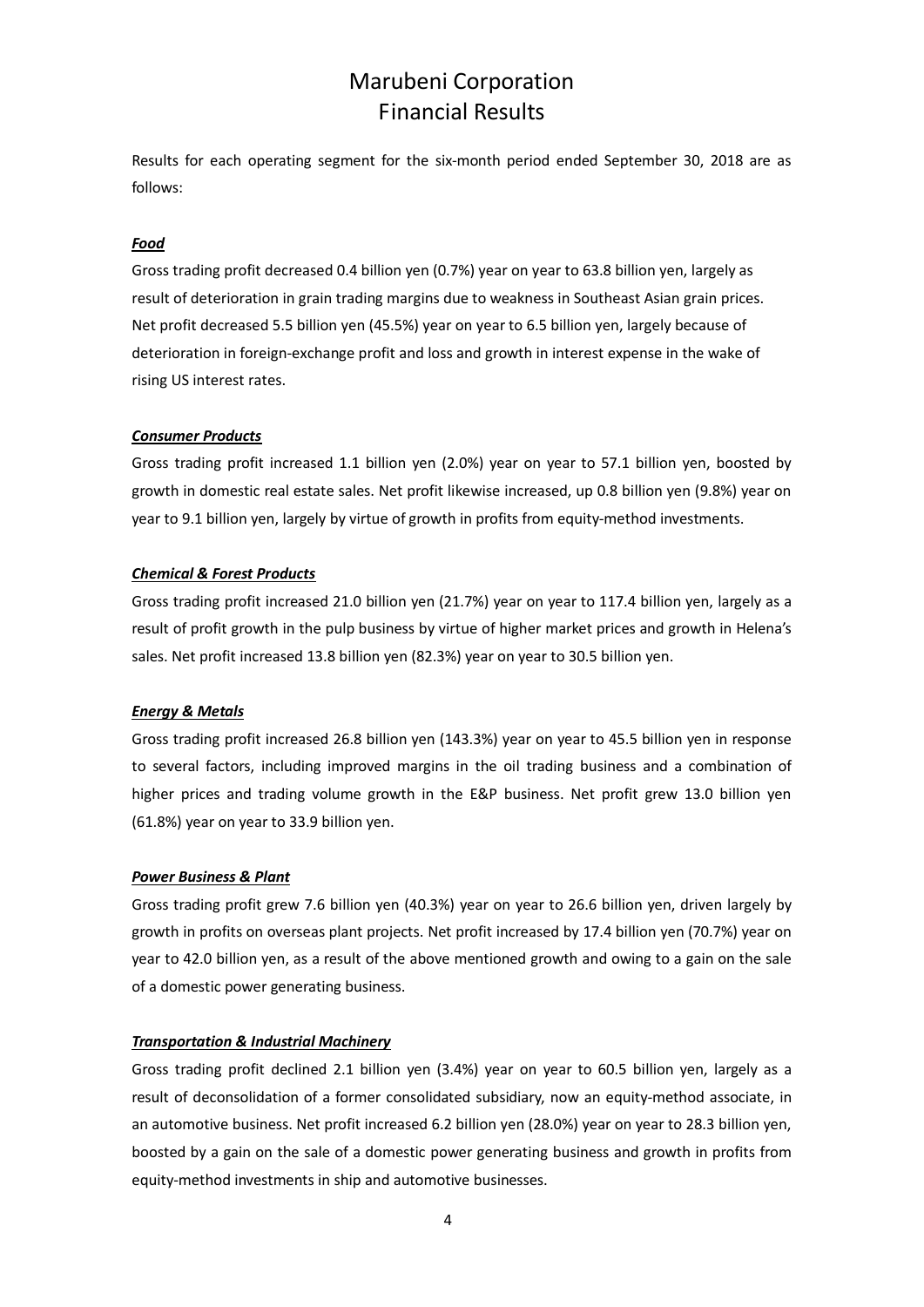*(Note 1)*

From the FYE 3/2019, "Food & Consumer Products" has been divided into "Food" and "Consumer Products". Parts of *"Consumer Products" and "Power Business & Plant" have been incorporated into "Transportation & Industrial Machinery". In conjunction with these revisions, operating segment information for the year‐earlier has been*  $reclassified.$ 

*(Note 2)*

*Inter‐segment transactions are generally priced in accordance with the prevailing market prices.*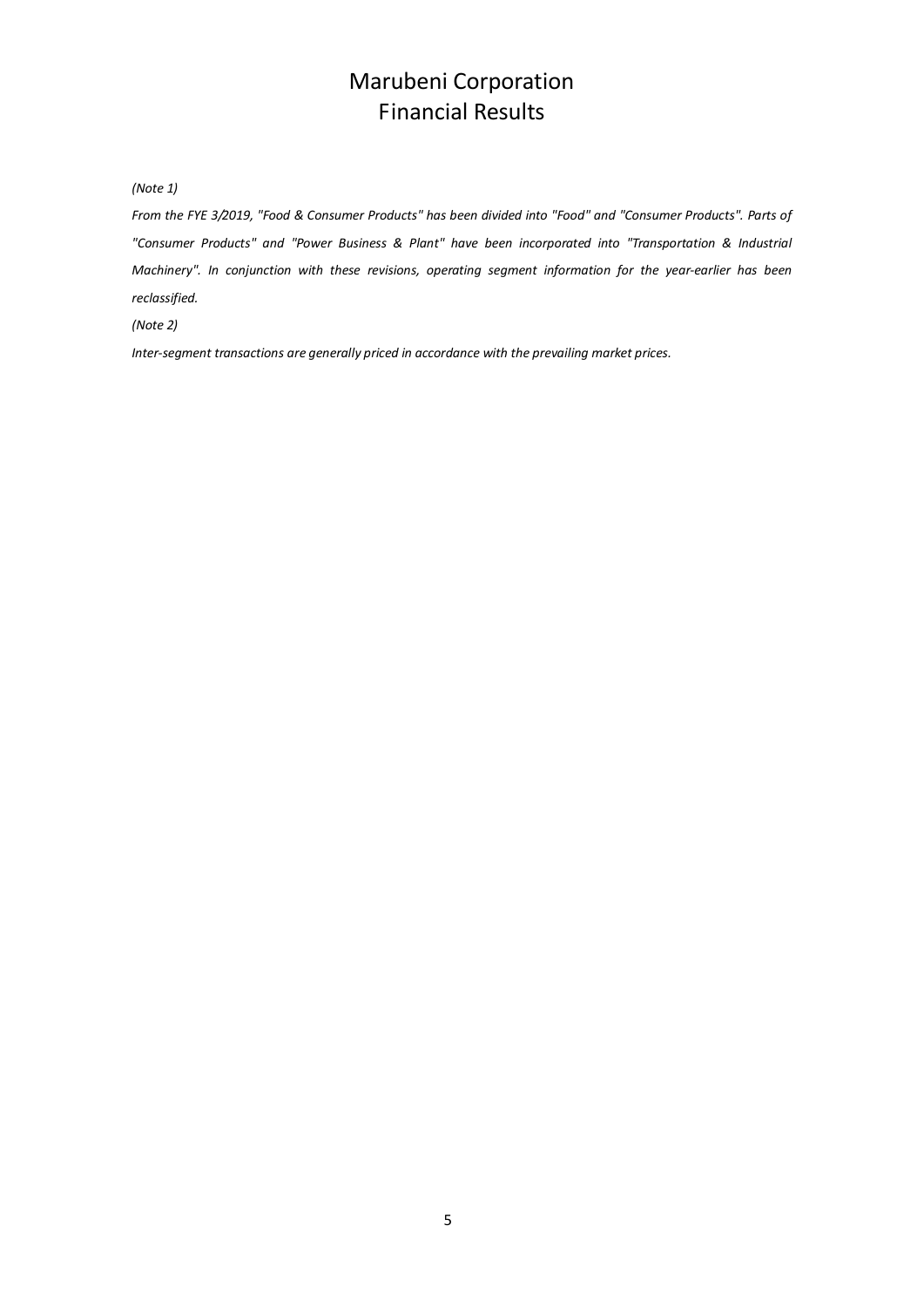### **(2) Qualitative Information on Consolidated Financial Conditions**

### (billions of yen) September 30, March 31, 2018 2018 Total assets **1.12.5 6,989.6 6,877.1 112.5** Total equity **1,835.6** 244.1 Net interest-bearing debt | 2,075.4 | 1,915.8 | 159.6 Net D/E ratio (times) 1.00 1.04 ‐0.04 points Variance

### **①Conditions of Assets, Liabilities and Equity**

*(Note 1)*

*Figures are rounded to the nearest hundred million yen unless otherwise stated.*

*(Note 2)*

Net interest-bearing debt is calculated as cash and cash equivalents and time deposits subtracted from the sum of *corporate bonds and current and noncurrent borrowings.*

*Total assets* increased 112.5 billion yen from the end of the previous fiscal year to 6,989.6 billion yen. *Net interest‐bearing debt* increased 159.6 billion yen from the end of the previous fiscal year to 2,075.4 billion yen.

*Total equity* increased 244.1 billion yen from the end of the previous fiscal year to 2,079.7 billion yen. Consequently, *Net D/E ratio* stood at 1.00 times.

## **②Cash Flows**

Cash and cash equivalents at the end of the period under review were 497.7 billion yen, a decrease of 128.2 billion yen from the end of the previous fiscal year.

(Cash flows from operating activities)

Net cash used in operating activities was 2.7 billion yen due to an increase in working capital and such.

### (Cash flows from investing activities)

Net cash used in investing activities was 26.4 billion yen due to the outflow of a capital expenditure in overseas businesses despite the inflow from sales of business and investment securities.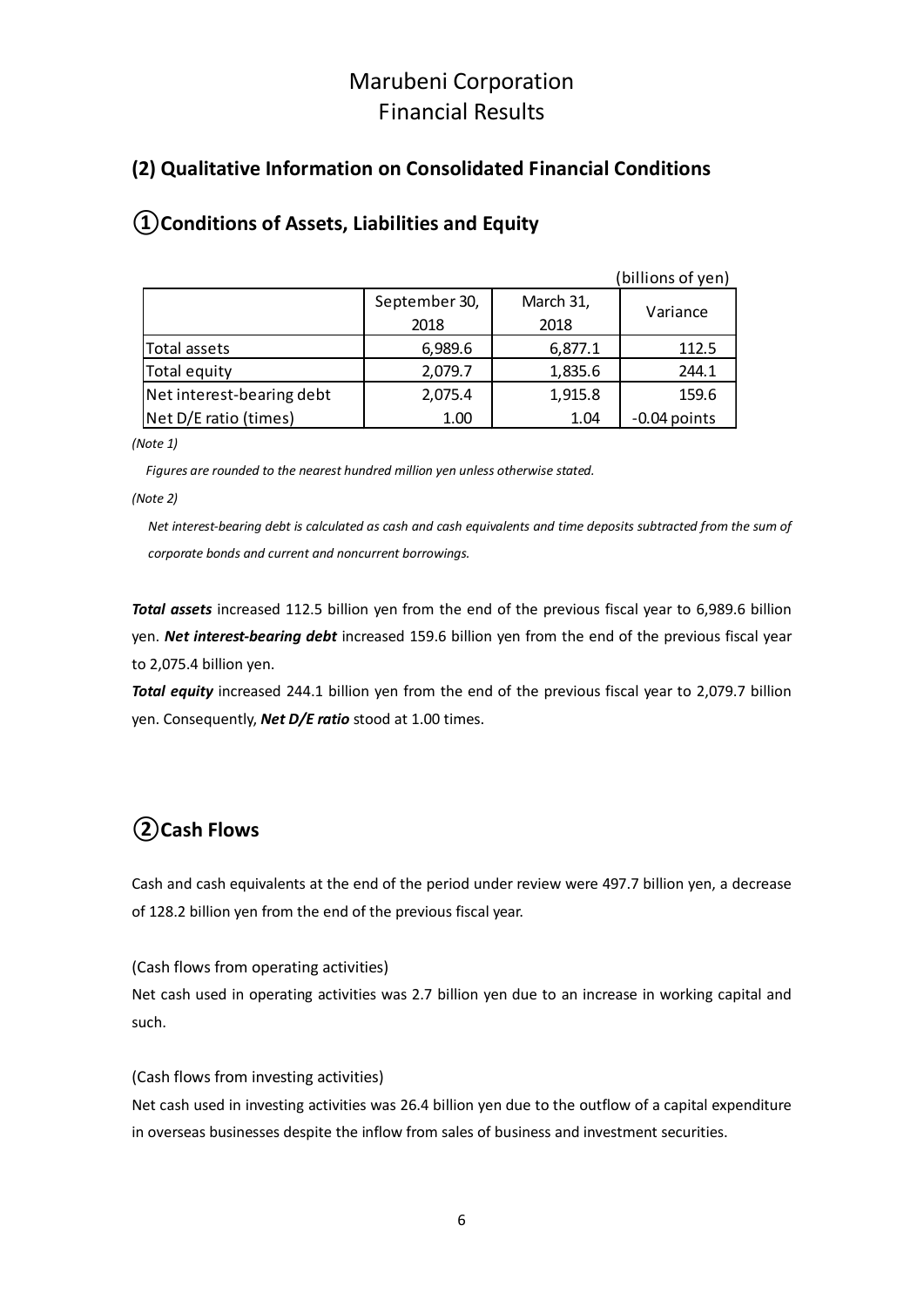As a result of the above-mentioned activities, free cash flow (the sum of net cash used in operating and investing activities) for the six-month period under review was negative 29.1 billion yen.

(Cash flows from financing activities)

Net cash used in financing activities amounted to an outflow of 106.6 billion yen as results of redemption of corporate bonds, repayment of long-term borrowings and dividend payment.

### **(3) Qualitative Information on Forecast of Consolidated Financial Results**

The earnings forecasts for the fiscal year ending March 31, 2019 are unchanged from the initial projections announced on May 8, 2018. Accordingly, the yearly dividend forecast for the fiscal year ending March 31, 2019 of 34 yen per share (set as the minimum) is unchanged. The interim dividend has been resolved at 17 yen per share.

### *<Notes to the description about future, other>*

*The description about future, such as forecasts of financial results, is based upon available information and assumption, at the announcement date. Actual results might be influenced by various factors in the future.*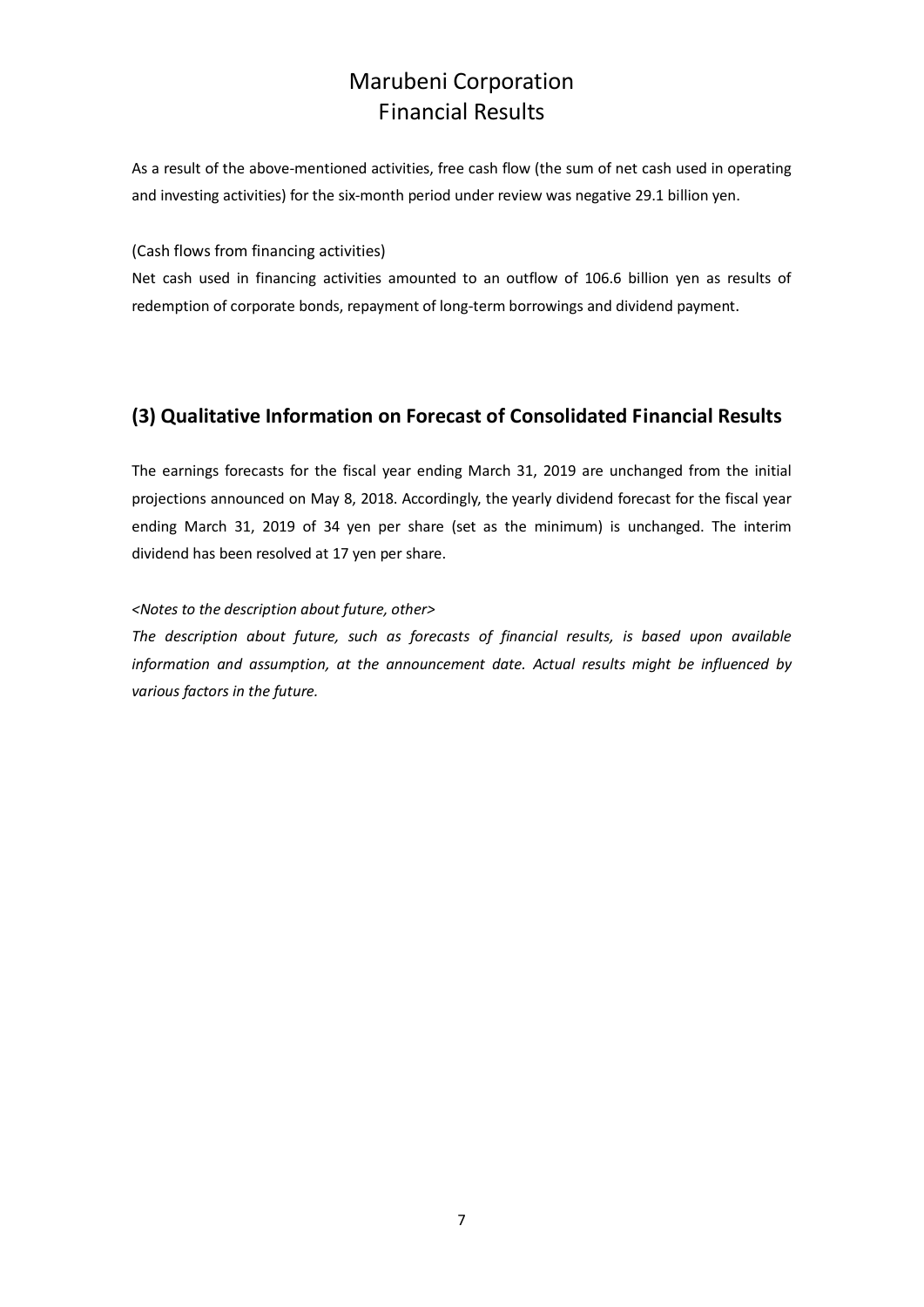### **(4) Others**

Further to the information provided in section "4. Other Information" of the Summary of Consolidated Financial Results For the Fiscal Year Ended March 31, 2017, please be advised of the following update to the current status of the two law suits "Gunung Sugih Case" and "South Jakarta Case" ("Two Current Cases") involving Marubeni Corporation ("Marubeni" or "we" or "us") brought before the Indonesian courts by "Sugar Group", an Indonesian corporate group.

The claims presented in the Two Current Cases are substantially the same as claims previously filed before the Indonesian courts by Sugar Group companies in 2006 ("Prior Cases"). Initially, the decisions of the Indonesian lower courts in the Prior Cases were partially in favor of the Sugar Group companies. However, the Supreme Court of Indonesia reversed those lower court decisions on appeal in 2010, rejecting all of the Sugar Group companies' claims in the Prior Cases in favor of the defendants, including Marubeni. Nevertheless, the Supreme Court of Indonesia issued contradictory rulings in the Two Current Cases in 2017, finding Marubeni and other defendants liable for substantially the same claims that the Supreme Court of Indonesia had previously rejected in the Prior Cases.

In response to the contradictory rulings in the Two Current Cases, Marubeni filed applications for Judicial Review pursuant to Indonesian Supreme Court legislation on October 24, 2017 for the South Jakarta Case, and on February 6, 2018 for the Gunung Sugih Case, respectively. With respect to Marubeni's application for Judicial Review of the Gunung Sugih Case ("Gunung Sugih Judicial Review Application"), a notice was uploaded onto the website of the Supreme Court of Indonesia stating that on October 8, 2018 the Supreme Court of Indonesia decided that the Gunung Sugih Judicial Review Application was not acceptable. However, the website of the Supreme Court of Indonesia states that this notice is not an official record. We have not yet received the official decision of the Supreme Court of Indonesia, and an explanation for the reason of decision has not been uploaded onto the website of the Supreme Court of Indonesia. We will disclose a summary of the Supreme Court of Indonesia's decision on the Gunung Sugih Judicial Review Application once the official decision is issued to us. We also intend to analyze the details of the official decision upon its release and consider what appropriate measures to take in response, including further possible legal actions.

We do not currently have information which causes us to change our view that the Judicial Review applications in the Two Current Cases will probably be ultimately successful. Therefore, as at the end of the second quarter (namely September 30, 2018) of our fiscal year ending March 31, 2019, we do not recognize any provision against a litigation loss with respect to the Two Current Cases.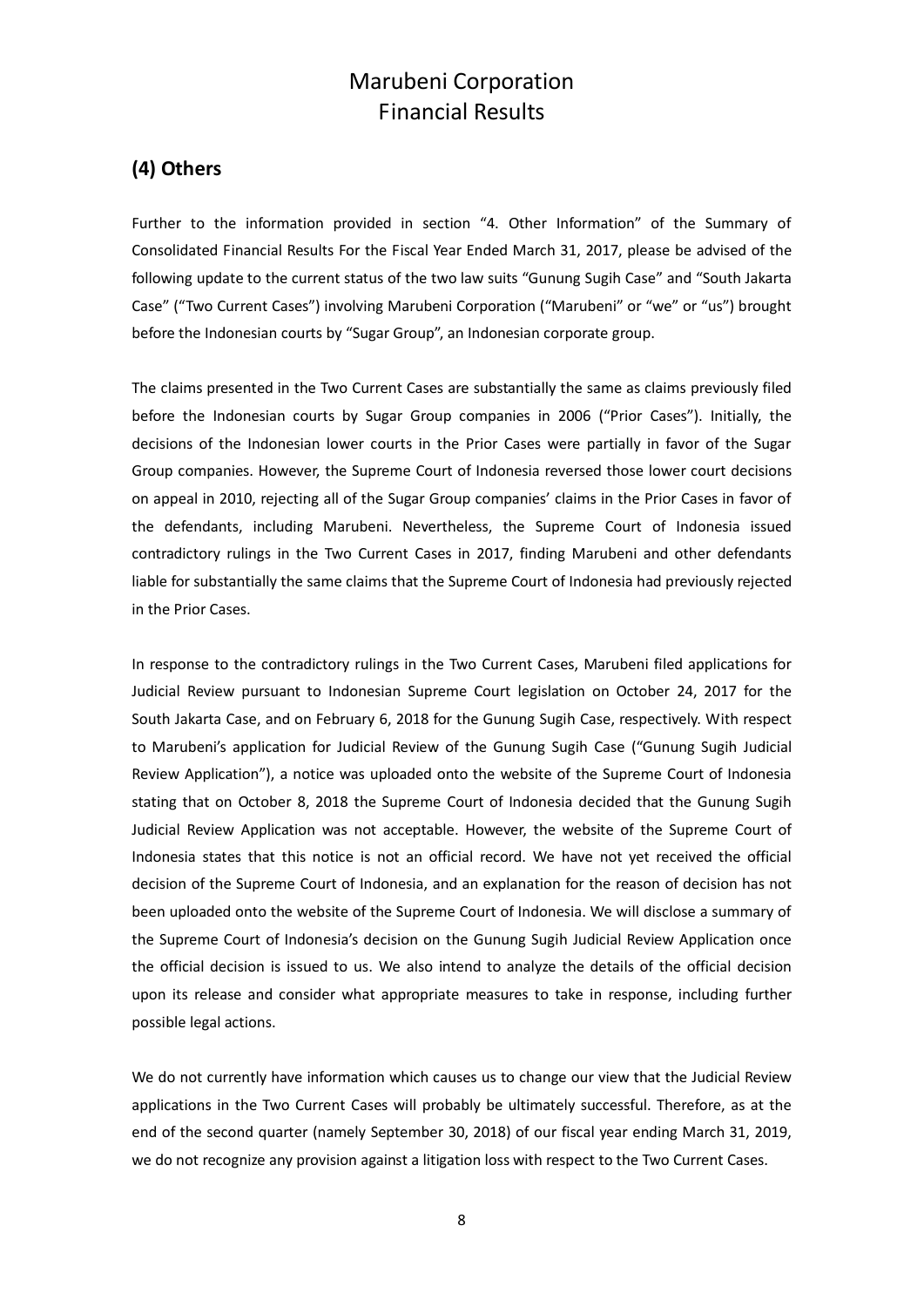## **2. Consolidated Financial Statements and Notes**

### **(1) Consolidated Statements of Financial Position**

|                                              |              | Millions of yen |            |
|----------------------------------------------|--------------|-----------------|------------|
|                                              | September 30 | March 31        |            |
|                                              | 2018         | 2018            | Variance   |
| <b>Assets</b>                                |              |                 |            |
| <b>Current assets:</b>                       |              |                 |            |
| Cash and cash equivalents                    | 497,661      | 625,834         | (128, 173) |
| Time deposits                                | 782          | 1,046           | (264)      |
| Investment securities                        | 124          | $\Omega$        | 124        |
| Trade and loan receivables                   | 1,418,679    | 1,315,336       | 103,343    |
| Other current financial assets               | 218,384      | 213,941         | 4,443      |
| Inventories                                  | 793,089      | 835,021         | (41, 932)  |
| Assets held-for-sale                         | 97,852       | 61,452          | 36,400     |
| Other current assets                         | 220,389      | 226,141         | (5, 752)   |
| Total current assets                         | 3,246,960    | 3,278,771       | (31, 811)  |
| <b>Non-current assets:</b>                   |              |                 |            |
| Investments in associates and joint ventures | 1,843,779    | 1,764,169       | 79,610     |
| Other investments                            | 337,758      | 322,628         | 15,130     |
| Trade and loan receivables                   | 138,059      | 138,715         | (656)      |
| Other non-current financial assets           | 88,970       | 72,492          | 16,478     |
| Property, plant and equipment                | 927,905      | 905,479         | 22,426     |
| Intangible assets                            | 302,502      | 293,583         | 8,919      |
| Deferred tax assets                          | 45,886       | 45,233          | 653        |
| Other non-current assets                     | 57,769       | 56,047          | 1,722      |
| Total non-current assets                     | 3,742,628    | 3,598,346       | 144,282    |
| <b>Total assets</b>                          | 6,989,588    | 6,877,117       | 112,471    |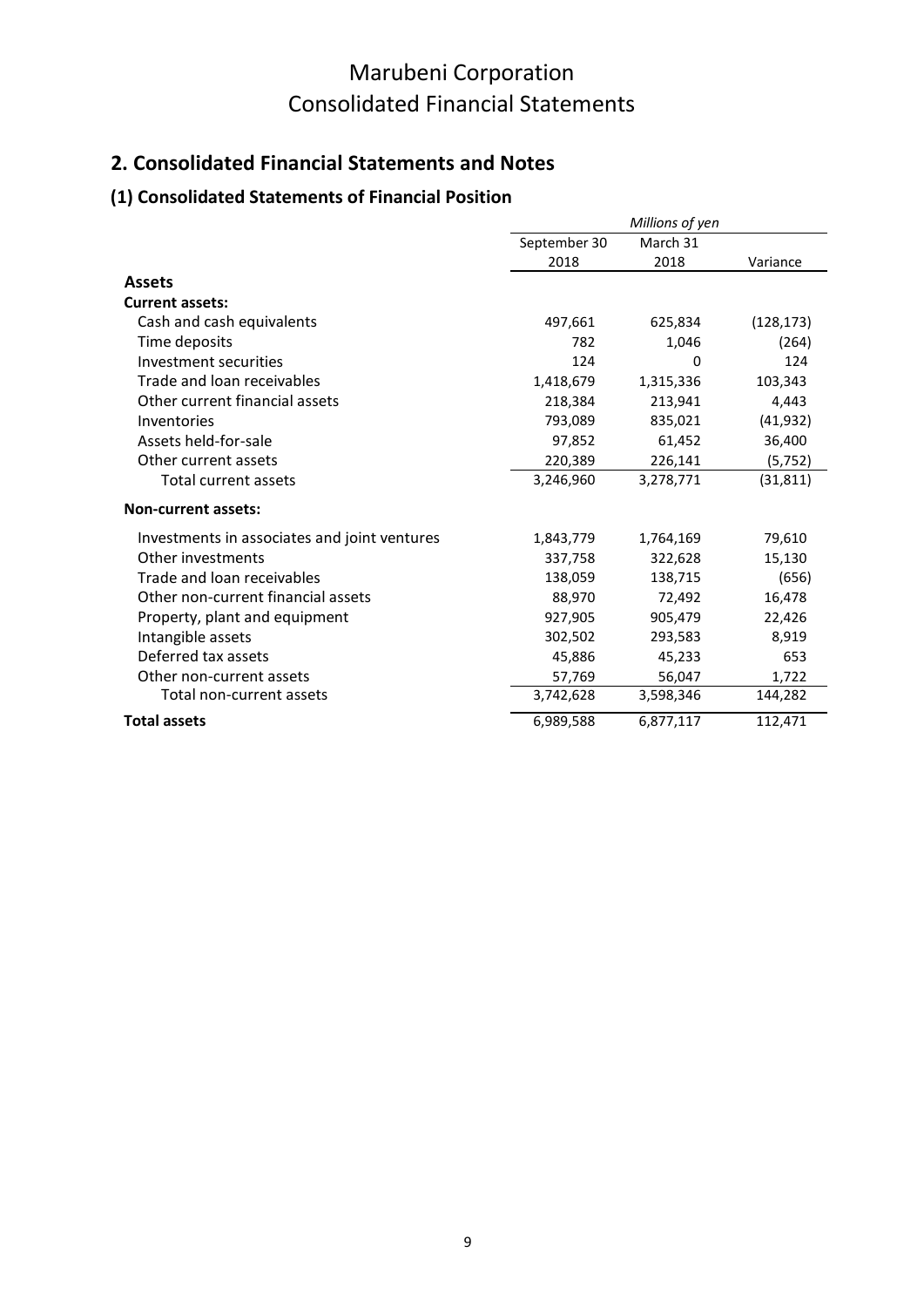|                                                |              | Millions of yen |            |
|------------------------------------------------|--------------|-----------------|------------|
|                                                | September 30 | March 31        |            |
|                                                | 2018         | 2018            | Variance   |
| <b>Liabilities and Equity</b>                  |              |                 |            |
| <b>Current liabilities:</b>                    |              |                 |            |
| <b>Bonds and borrowings</b>                    | 675,201      | 611,756         | 63,445     |
| Trade and other payables                       | 1,229,322    | 1,374,022       | (144, 700) |
| Other current financial liabilities            | 375,062      | 370,103         | 4,959      |
| Income tax payable                             | 16,092       | 17,858          | (1,766)    |
| Other current liabilities                      | 336,033      | 387,975         | (51, 942)  |
| <b>Total current liabilities</b>               | 2,631,710    | 2,761,714       | (130,004)  |
| <b>Non-current liabilities:</b>                |              |                 |            |
| Bond and borrowings                            | 1,898,683    | 1,930,948       | (32, 265)  |
| Trade and other payables                       | 14,499       | 16,713          | (2, 214)   |
| Other non-current financial liabilities        | 74,279       | 66,316          | 7,963      |
| Accrued pension and retirement benefits        | 79,491       | 79,099          | 392        |
| Deferred tax liabilities                       | 118,875      | 95,944          | 22,931     |
| Other non-current liabilities                  | 92,315       | 90,746          | 1,569      |
| Total non-current liabilities                  | 2,278,142    | 2,279,766       | (1,624)    |
| <b>Total liabilities</b>                       | 4,909,852    | 5,041,480       | (131, 628) |
| Equity:                                        |              |                 |            |
| Issued capital                                 | 262,686      | 262,686         |            |
| Capital surplus                                | 137,809      | 135,295         | 2,514      |
| Other equity instruments                       | 243,589      | 243,589         |            |
| Treasury stock                                 | (1, 380)     | (1, 379)        | (1)        |
| Retained earnings                              | 1,131,279    | 1,014,709       | 116,570    |
| Other components of equity:                    |              |                 |            |
| Gains (losses) on financial assets measured at |              |                 |            |
| fair value through other comprehensive income  | 103,541      | 82,596          | 20,945     |
| Foreign currency translation adjustments       | 172,435      | 76,253          | 96,182     |
| Gains (losses) on cash flow hedges             | (30, 882)    | (42, 274)       | 11,392     |
| Equity attributable to owners of the parent    | 2,019,077    | 1,771,475       | 247,602    |
| Non-controlling interests                      | 60,659       | 64,162          | (3,503)    |
| Total equity                                   | 2,079,736    | 1,835,637       | 244,099    |
| <b>Total liabilities and equity</b>            | 6,989,588    | 6,877,117       | 112,471    |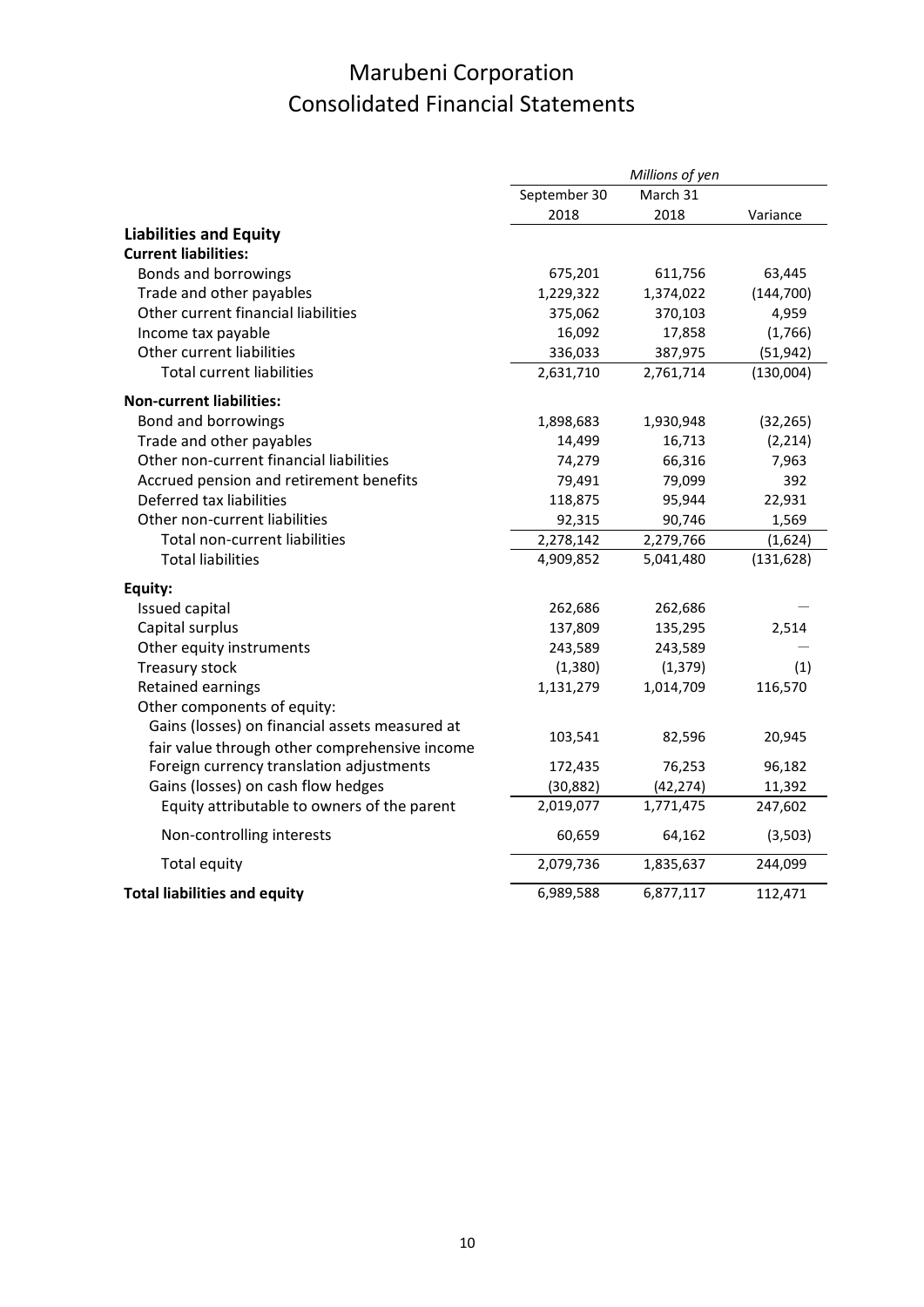### **(2) Consolidated Statements of Comprehensive Income**

|                                                                       | Millions of yen                      |             |            |           |
|-----------------------------------------------------------------------|--------------------------------------|-------------|------------|-----------|
|                                                                       | Six-month period ended September 30, |             |            |           |
|                                                                       | 2018                                 | 2017        | Variance   | Ratio (%) |
| Revenue:                                                              |                                      |             |            |           |
| Sale of goods                                                         | 3,997,258                            | 3,699,401   | 297,857    | 8.1       |
| Commissions on services and trading margins                           | 100,215                              | 78,703      | 21,512     | 27.3      |
| <b>Total revenue</b>                                                  | 4,097,473                            | 3,778,104   | 319,369    | 8.5       |
| Cost of goods sold                                                    | (3,731,265)                          | (3,465,471) | (265, 794) | 7.7       |
| Gross trading profit                                                  | 366,208                              | 312,633     | 53,575     | 17.1      |
| Other income (expenses) :                                             |                                      |             |            |           |
| Selling, general and administrative expenses                          | (267, 377)                           | (259, 908)  | (7, 469)   | 2.9       |
| Gains (losses) on property, plant and equipment                       |                                      |             |            |           |
| Impairment losses on property, plant and equipment                    | (201)                                | (7)         | (194)      |           |
| Gains (losses) on sales of property, plant and equipment              | 47                                   | 1,926       | (1,879)    | (97.6)    |
| Other – net                                                           | 10,642                               | 6,060       | 4,582      | 75.6      |
| Total other income (expenses)                                         | (256, 889)                           | (251, 929)  | (4,960)    | 2.0       |
| Finance income (expenses):                                            |                                      |             |            |           |
| Interest income                                                       | 8,020                                | 7,286       | 734        | 10.1      |
| Interest expense                                                      | (22, 199)                            | (16, 437)   | (5, 762)   | 35.1      |
| Dividend income                                                       | 17,636                               | 9,412       | 8,224      | 87.4      |
| Gains (losses) on investment securities                               | 6,154                                | 3,135       | 3,019      | 96.3      |
| Total finance income (expenses)                                       | 9,611                                | 3,396       | 6,215      | 183.0     |
| Share of profits of associates and joint ventures                     | 75,037                               | 71,350      | 3,687      | 5.2       |
| Profit for the period before tax                                      | 193,967                              | 135,450     | 58,517     | 43.2      |
| <b>Provision for income tax</b>                                       | (37, 790)                            | (28, 142)   | (9,648)    | 34.3      |
| Profit for the period                                                 | 156,177                              | 107,308     | 48,869     | 45.5      |
| Profit for the period attributable to:                                |                                      |             |            |           |
| Owners of the parent                                                  | 151,976                              | 104,591     | 47,385     | 45.3      |
| Non-controlling interests                                             | 4,201                                | 2,717       | 1,484      | 54.6      |
|                                                                       |                                      |             |            |           |
| Other comprehensive income:                                           |                                      |             |            |           |
| Items that will not be reclassified to profit and loss for the period |                                      |             |            |           |
| Gains (losses) on financial assets measured at fair value             | 19,354                               | 11,726      | 7,628      | 65.1      |
| through other comprehensive income                                    |                                      |             |            |           |
| Remeasurements of defined benefit pension plan                        | 1,701                                | 4,703       | (3,002)    | (63.8)    |
| Changes in other comprehensive income of associates and               | (339)                                | 2,899       | (3, 238)   |           |
| joint ventures                                                        |                                      |             |            |           |
| Items that will be reclassified to profit and loss for the period     |                                      |             |            |           |
| Foreign currency translation adjustments                              | 93,875                               | 22,079      | 71,796     | 325.2     |
| Gains (losses) on cash flow hedges                                    | 1,843                                | 1,216       | 627        | 51.6      |
| Changes in other comprehensive income of associates and               | 13,156                               | 2,011       | 11,145     | 554.2     |
| joint ventures<br>Other comprehensive income, net of tax              | 129,590                              | 44,634      | 84,956     | 190.3     |
| Total comprehensive income for the period                             | 285,767                              | 151,942     | 133,825    | 88.1      |
|                                                                       |                                      |             |            |           |
| <b>Attributable to:</b><br>Owners of the parent                       | 280,449                              | 147,920     | 132,529    | 89.6      |
| Non-controlling interests                                             | 5,318                                | 4,022       | 1,296      | 32.2      |
|                                                                       |                                      |             |            |           |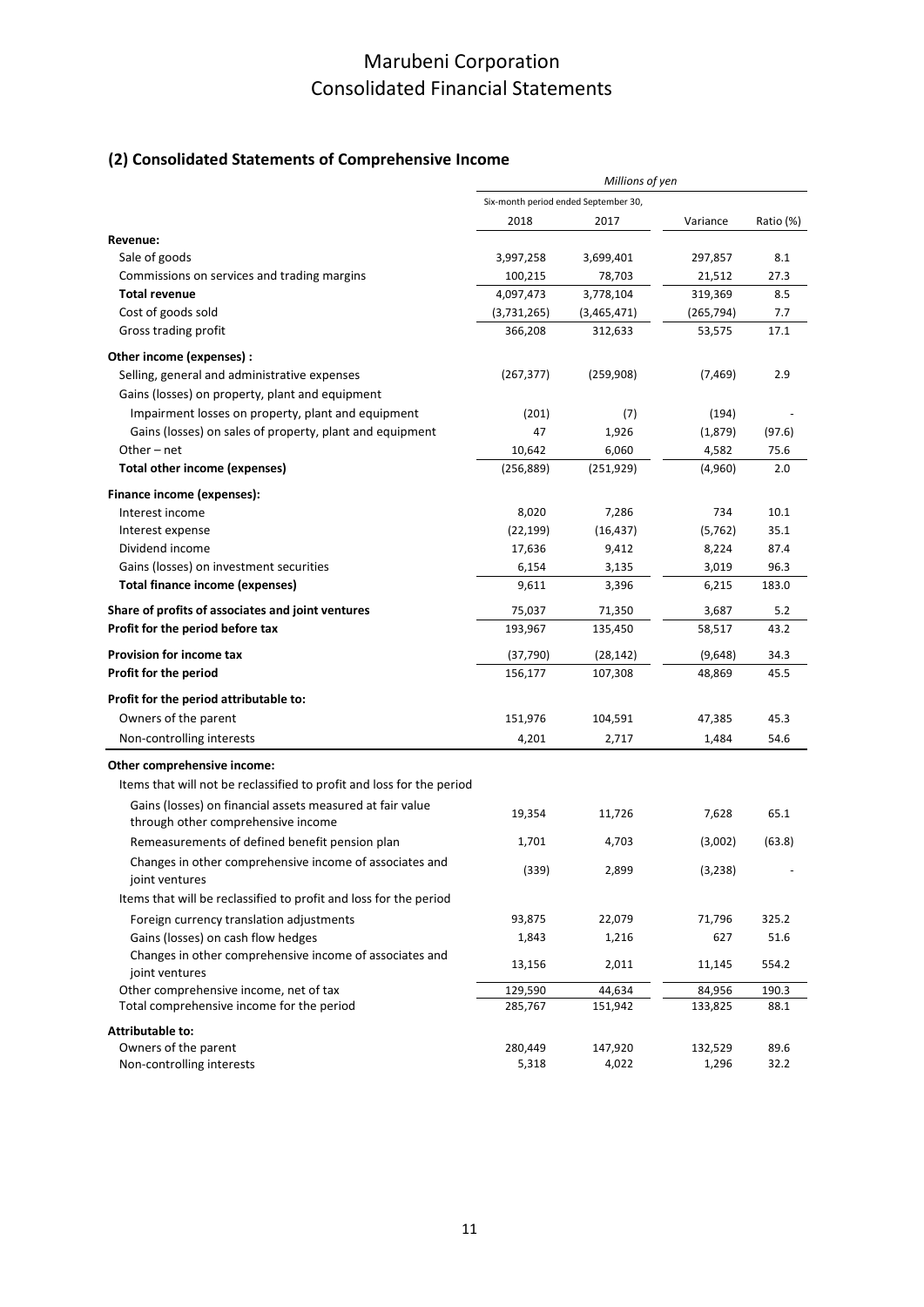### **(3) Consolidated Statements of Changes in Equity**

|                                                                                                                     | Millions of yen                      |                    |
|---------------------------------------------------------------------------------------------------------------------|--------------------------------------|--------------------|
|                                                                                                                     | Six-month period ended September 30, |                    |
|                                                                                                                     | 2018                                 | 2017               |
| <b>Issued capital:</b>                                                                                              |                                      |                    |
| Balance at beginning of period                                                                                      | 262,686                              | 262,686            |
| Balance at end of period                                                                                            | 262,686                              | 262,686            |
| Capital surplus:                                                                                                    |                                      |                    |
| Balance at beginning of period                                                                                      | 135,295                              | 142,881            |
| Capital and other transactions with non-controlling interests                                                       | 2,514                                | (5,933)            |
| Balance at end of period                                                                                            | 137,809                              | 136,948            |
| Other equity instruments:                                                                                           |                                      |                    |
| Balance at beginning of period                                                                                      | 243,589                              | 243,589            |
| Balance at end of period                                                                                            | 243,589                              | 243,589            |
| Treasury stock:                                                                                                     |                                      |                    |
| Balance at beginning of period                                                                                      | (1, 379)                             | (1, 374)           |
| Purchases and sales of treasury stock                                                                               | (1)                                  | (0)                |
| Balance at end of period                                                                                            | (1, 380)                             | (1, 374)           |
|                                                                                                                     |                                      |                    |
| <b>Retained earnings:</b>                                                                                           |                                      |                    |
| Balance at beginning of period                                                                                      | 1,014,709                            | 856,647            |
| Cumulative effect of applying a new accounting policy<br>Profit for the period attributable to owners of the parent | (1, 117)                             |                    |
| Transfer from other components of equity                                                                            | 151,976                              | 104,591            |
| Dividends to owners of the parent                                                                                   | (212)<br>(32, 107)                   | 4,451<br>(23, 430) |
| Distribution to owners of other equity instruments                                                                  | (1,970)                              | (2,008)            |
| Balance at end of period                                                                                            | 1,131,279                            | 940,251            |
|                                                                                                                     |                                      |                    |
| Other components of equity:                                                                                         |                                      |                    |
| Balance at beginning of period                                                                                      | 116,575                              | 179,294            |
| Gains (losses) on financial assets measured at fair value through other<br>comprehensive income                     | 18,797                               | 14,564             |
| Foreign currency translation adjustments                                                                            | 96,182                               | 22,375             |
| Gains (losses) on cash flow hedges                                                                                  | 11,558                               | 1,768              |
| Remeasurements of defined benefit pension plan                                                                      | 1,936                                | 4,622              |
| Transfer to retained earnings                                                                                       | 212                                  | (4, 451)           |
| Transfer to non-financial assets and others                                                                         | (166)                                | (322)              |
| Balance at end of period                                                                                            | 245,094                              | 217,850            |
| Equity attributable to owners of the parent                                                                         | 2,019,077                            | 1,799,950          |
| Non-controlling interests:                                                                                          |                                      |                    |
| Balance at beginning of period                                                                                      | 64,162                               | 59,035             |
| Dividends to non-controlling interests                                                                              | (5, 942)                             | (3,280)            |
| Equity transactions with non-controlling interests and others                                                       | (2,879)                              | 5,588              |
| Profit for the period attributable to non-controlling interests                                                     | 4,201                                | 2,717              |
| Other components of equity:                                                                                         |                                      |                    |
| Gains (losses) on financial assets measured at fair value through<br>other comprehensive income                     | (13)                                 | 119                |
| Foreign currency translation adjustments                                                                            | 1,133                                | 1,142              |
| Gains (losses) on cash flow hedges                                                                                  | $\mathbf{1}$                         | 21                 |
| Remeasurements of defined benefit pension plan                                                                      | (4)                                  | 23                 |
| Balance at end of period                                                                                            | 60,659                               | 65,365             |
| <b>Total equity</b>                                                                                                 | 2,079,736                            | 1,865,315          |
|                                                                                                                     |                                      |                    |
| <b>Attributable to:</b>                                                                                             |                                      |                    |
| Owners of the parent                                                                                                | 280,449                              | 147,920            |
| Non-controlling interests                                                                                           | 5,318                                | 4,022              |
| Total comprehensive income for the period                                                                           | 285,767                              | 151,942            |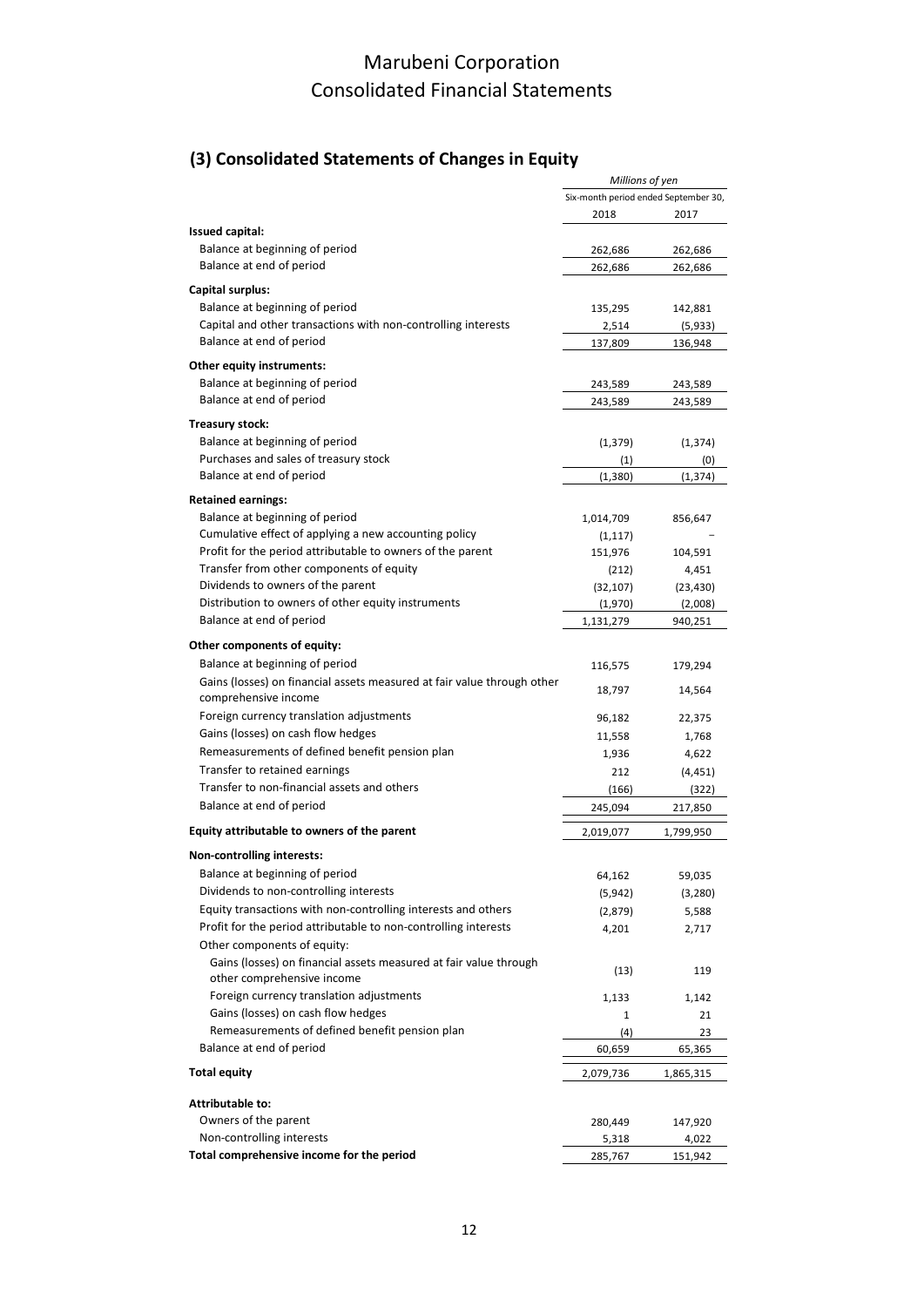# **(4) Consolidated Statements of Cash Flows**

|                                                                                                           | Millions of yen                      |            |            |  |
|-----------------------------------------------------------------------------------------------------------|--------------------------------------|------------|------------|--|
|                                                                                                           | Six-month period ended September 30, |            |            |  |
|                                                                                                           | 2018                                 | 2017       | Variance   |  |
| <b>Operating activities</b>                                                                               |                                      |            |            |  |
| Profit for the period                                                                                     | 156,177                              | 107,308    | 48,869     |  |
| Adjustments to reconcile profit for the period to net cash provided by (used in)<br>operating activities: |                                      |            |            |  |
| Depreciation and amortisation                                                                             | 55,009                               | 59,400     | (4, 391)   |  |
| Losses (Gains) on property, plant and equipment                                                           | 154                                  | (1, 919)   | 2,073      |  |
| Finance expenses (income)                                                                                 | (9,611)                              | (3,396)    | (6, 215)   |  |
| Share of profits of associates and joint ventures                                                         | (75,037)                             | (71, 350)  | (3,687)    |  |
| Income taxes                                                                                              | 37,790                               | 28,142     | 9,648      |  |
| Changes in notes accounts receivable                                                                      | (45, 265)                            | 3,222      | (48, 487)  |  |
| Changes in inventories                                                                                    | 78,540                               | 54,014     | 24,526     |  |
| Changes in notes and trade accounts payable                                                               | (177, 232)                           | (71, 196)  | (106, 036) |  |
| Other-net                                                                                                 | (58, 910)                            | (93, 833)  | 34,923     |  |
| Interest received                                                                                         | 5,037                                | 5,470      | (433)      |  |
| Interest paid                                                                                             | (19, 749)                            | (16, 469)  | (3,280)    |  |
| Dividends received                                                                                        | 71,911                               | 65,027     | 6,884      |  |
| Income taxes paid                                                                                         | (21, 534)                            | (16, 805)  | (4, 729)   |  |
| Net cash provided by/used in operating activities                                                         | (2,720)                              | 47,615     | (50, 335)  |  |
| <b>Investing activities</b>                                                                               |                                      |            |            |  |
| Net decrease (increase) in time deposits                                                                  | 273                                  | (1)        | 274        |  |
| Proceeds from sale of property, plant and equipment                                                       | 1,297                                | 5,211      | (3, 914)   |  |
| Proceeds from sale of investment property                                                                 | 292                                  | 150        | 142        |  |
| Collection of loans receivable                                                                            | 8,847                                | 9,992      | (1, 145)   |  |
| Proceeds from sale of subsidiaries, net of cash and cash equivalents disposed of                          | 211                                  | 8,968      | (8, 757)   |  |
| Proceeds from sale of investments in associates and joint ventures, and other investments                 | 53,749                               | 18,916     | 34,833     |  |
| Purchase of property, plant and equipment                                                                 | (39,076)                             | (64, 957)  | 25,881     |  |
| Purchase of investment property                                                                           | (29)                                 | (374)      | 345        |  |
| Loans provided to customers                                                                               | (22, 645)                            | (21, 382)  | (1,263)    |  |
| Acquisition of subsidiaries, net of cash and cash equivalents acquired                                    | (125)                                | (22, 179)  | 22,054     |  |
| Purchase of investments in associates and joint ventures, and other investments                           | (29, 183)                            | (35, 816)  | 6,633      |  |
| Net cash used in investing activities                                                                     | (26, 389)                            | (101, 472) | 75,083     |  |
| <b>Financing activities</b>                                                                               |                                      |            |            |  |
| Net increase (decrease) in short-term borrowings                                                          | 45,066                               | 136,049    | (90, 983)  |  |
| Proceeds from long-term bonds and borrowings                                                              | 133,096                              | 82,995     | 50,101     |  |
| Repayments of long-term bonds and borrowings                                                              | (240, 879)                           | (271, 404) | 30,525     |  |
| Dividends paid to owners of the parent                                                                    | (32, 107)                            | (23, 430)  | (8,677)    |  |
| Net cash outflows on purchases and sales of treasury stock                                                | (5)                                  | (7)        | 2          |  |
| Capital contribution from non-controlling interests                                                       | $\overline{2}$                       |            | 2          |  |
| Acquisition of equity portion of subsidiary from non-controlling interests                                | (3,837)                              | (218)      | (3,619)    |  |
| Distribution to owners of other equity instruments                                                        | (1,970)                              | (2,008)    | 38         |  |
| Other                                                                                                     | (5,940)                              | (3, 288)   | (2,652)    |  |
| Net cash used in financing activities                                                                     | (106, 574)                           | (81, 311)  | (25, 263)  |  |
| Effect of exchange rate changes on cash and cash equivalents                                              | 7,510                                | 2,630      | 4,880      |  |
| Net increase (decrease) in cash and cash equivalents                                                      | (128, 173)                           | (132, 538) | 4,365      |  |
| Cash and cash equivalents at beginning of period                                                          | 625,834                              | 704,972    | (79,138)   |  |
| Cash and cash equivalents at end of period                                                                | 497,661                              | 572,434    | (74, 773)  |  |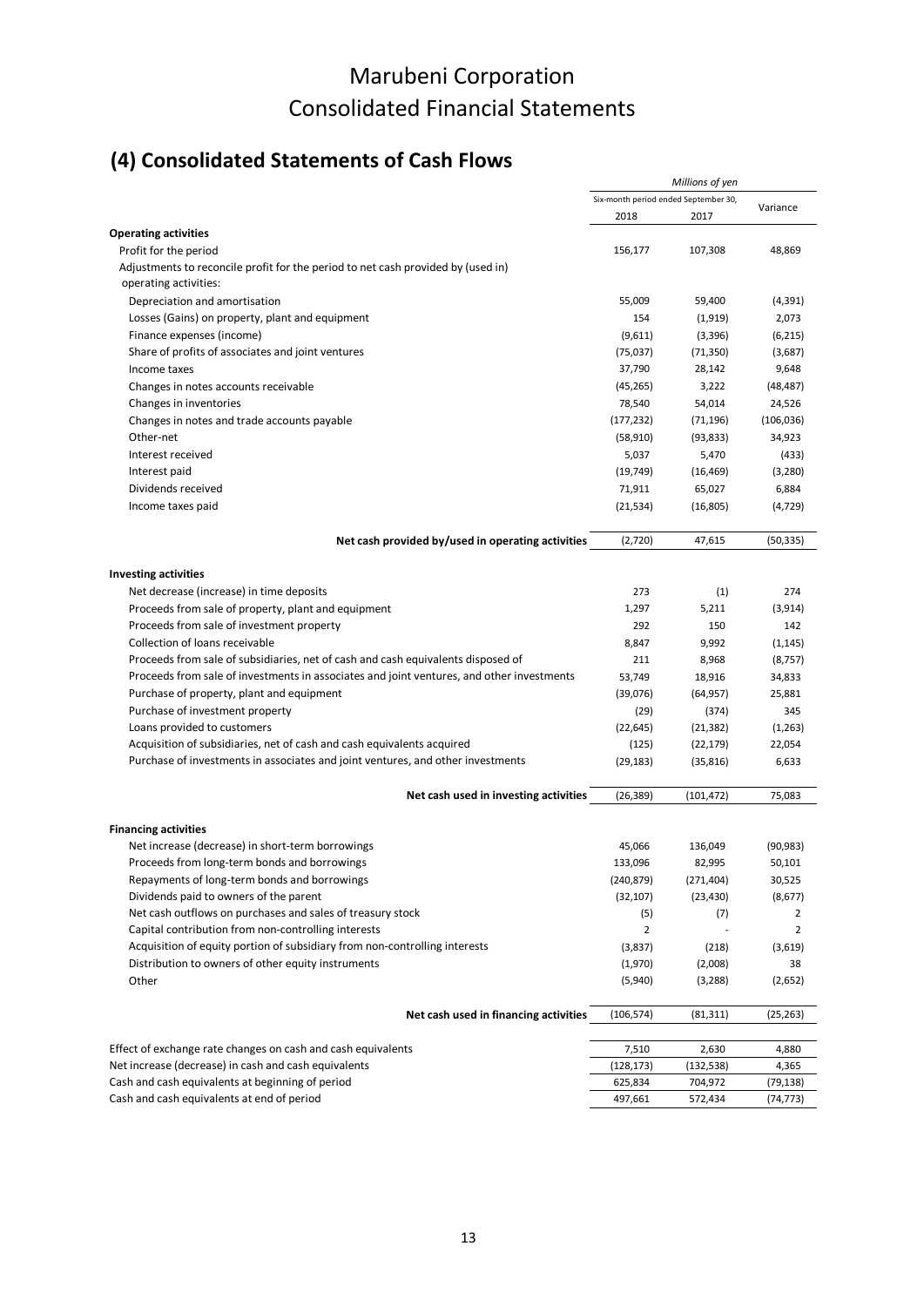### **(5) Notes Related to Going Concern Assumptions**

None

### **(6) Changes to Accounting Principles**

Except for the changes disclosed below, significant accounting policies applied to the consolidated financial statements herein are identical to the accounting policies applied to consolidated financial statements for the previous fiscal year.

Newly Adopted Standards and Interpretive Guidance

The Company and its consolidated subsidiaries have adopted the following accounting standards effective from the first quarter of the current fiscal year.

| Standard and Interpretive Guidance         | Summary                                            |
|--------------------------------------------|----------------------------------------------------|
| <b>IFRS 9 Financial Instruments</b>        | Revisions concerning impairment accounting and     |
| (revised July 2014)                        | classification and measurement of financial assets |
| <b>IFRS 15 Revenue from Contracts with</b> | Accounting treatment and disclosure concerning     |
| <b>Customers</b>                           | revenue recognition                                |

Adoption of the above standards and interpretive guidance did not have a material impact on the consolidated financial statements herein. The Company and its consolidated subsidiaries have recognized the cumulative effect of the above standards and interpretive guidance's adoption as an adjustment to retained earnings at the date of initial application.

Significant accounting policies related to the above standards and interpretive guidance are as follows.

IFRS 9 Financial Instruments (revised July 2014)

Classification and Measurement of Financial Assets

The Company and its consolidated subsidiaries measure debt instrument financial assets at fair value through other comprehensive income if both of the following conditions are met. ("Debt instrument financial assets measured at FVTOCI")

 The asset is held within a business model whose objective is both to hold assets in order to collect contractual cash flows and sell financial assets; and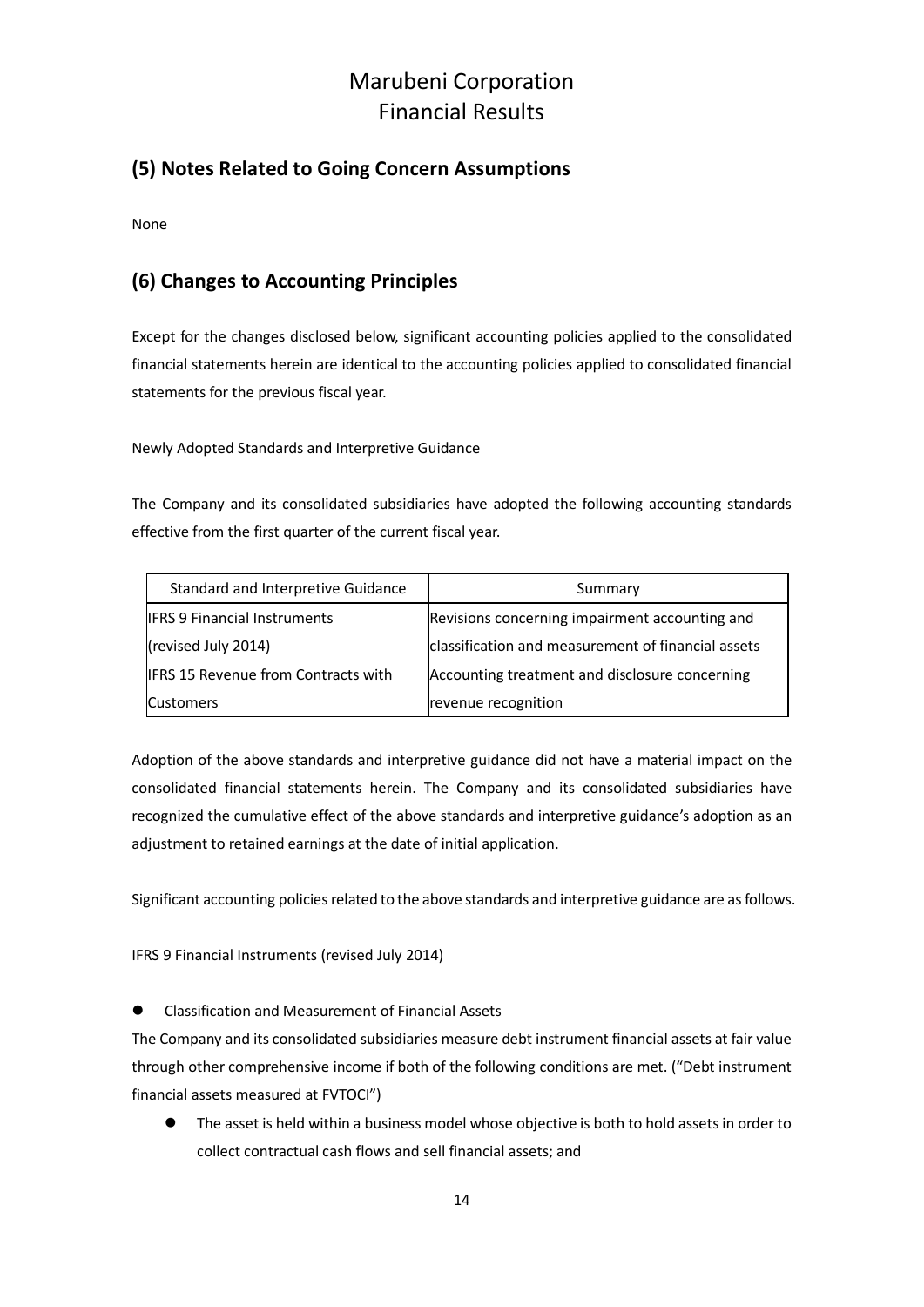The contractual terms of the financial asset give rise on specified dates to cash flows that are solely payments of principal and interest on the principal amount outstanding.

After initial recognition, a debt instrument financial asset for which these conditions are satisfied is measured at fair value with any change in fair value recognised in other comprehensive income. The cumulative amount of the change in fair value recognised in other comprehensive income is recognised in other components of equity. However, interest arising from Debt instrument financial assets measured at FVTOCI is recognised as part of finance income (or expenses) in the Consolidated Statement of Comprehensive Income. When Debt instrument financial assets measured at FVTOCI are derecognised of, the cumulative change in other comprehensive income shall be reclassified to profit or loss.

The Company and its consolidated subsidiaries may, at initial recognition, make an irrevocable election to designate a debt instrument financial asset that meets the conditions for classification as measured at fair value through other comprehensive income mentioned above as debt-instrument financial assets measured at fair value through profit or loss ("Debt instrument financial assets measured at FVTPL"), if doing so eliminates or significantly reduces an accounting mismatch that would otherwise arise.

#### **•** Impairment Accounting

The Company and its consolidated subsidiaries recognize impairment losses on expected credit losses for financial assets classified as debt instrument financial assets measured at amortized cost and Debt instrument financial assets measured at FVTOCI, etc.

If, at each reporting date, the credit risk on a financial instrument has not increased significantly since initial recognition, the Company and its consolidated subsidiaries measure the allowance for doubtful accounts at an amount equal to the expected credit losses that result from default events possible within the 12 months after each reporting date. At each reporting date, the Company and its consolidated subsidiaries measure the allowance for doubtful accounts at an amount equal to the expected credit losses that result from all possible default events over the expected life of the financial instrument. ("lifetime expected credit losses") if the credit risk on the financial instrument has increased significantly since initial recognition. However, the Company and its consolidated subsidiaries always measure the allowance for doubtful accounts at an amount equal to lifetime expected credit losses for accounts receivable, etc.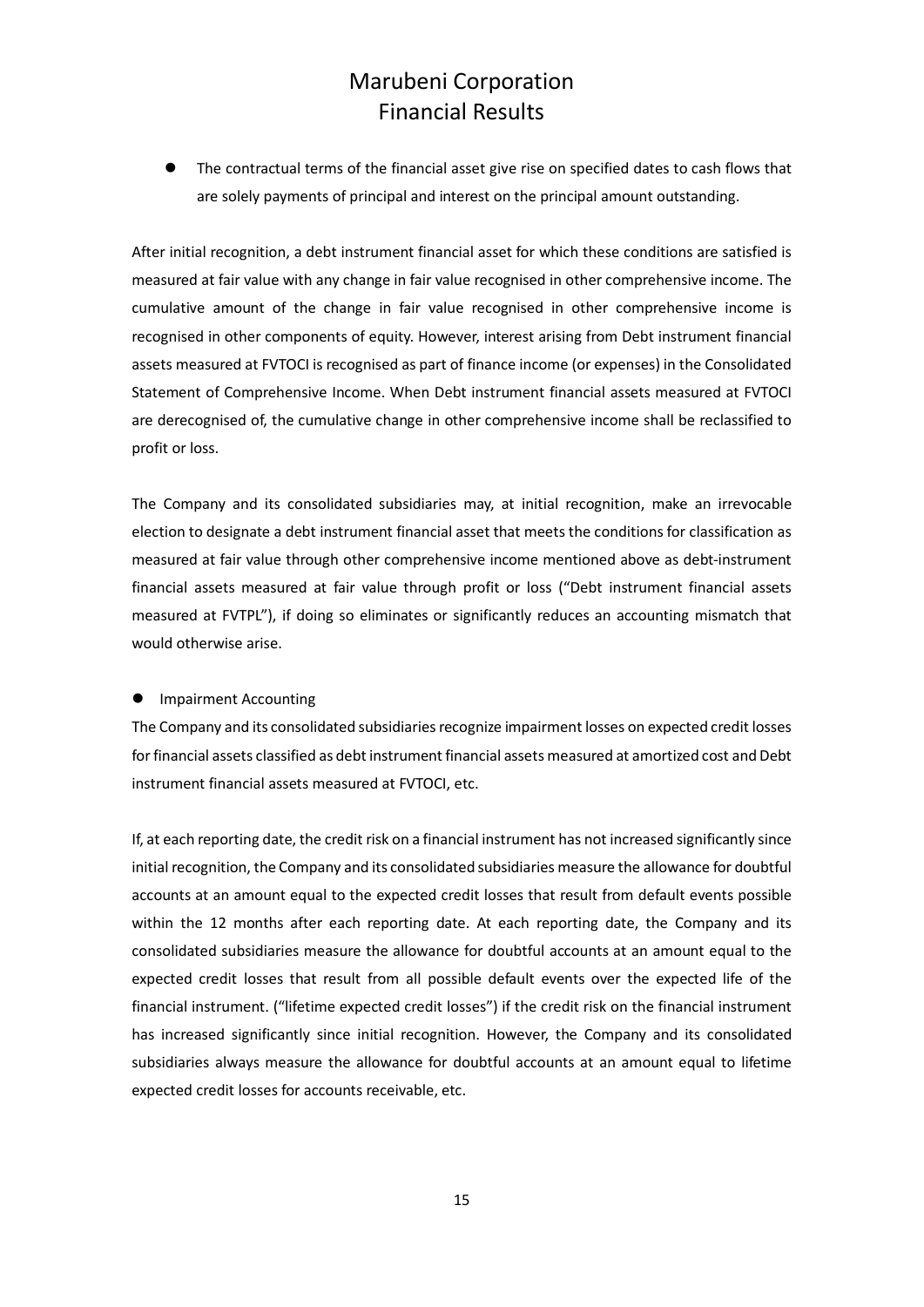#### IFRS 15 Revenue from Contracts with Customers

With the exception of interest, dividend and other income recognized in accord with IFRS 9, Financial Instruments, the Company and its consolidated subsidiaries recognize revenue based on the following five‐step approach if it is probable that the entity will collect the consideration to which it will be entitled in exchange for the goods or services that will be transferred to the customer.

Step 1: Identify the contract with customer Step 2: Identify the performance obligations in the contract Step 3: Determine the transaction price Step 4: Allocate the transaction price to the performance obligations in the contract Step 5: Recognize revenue when (or as) the entity satisfies a performance obligation

### Restated Comparative Information

Where the method of presentation of the consolidated financial statements or notes to the consolidated financial statements has changed, comparative information is restated accordingly.